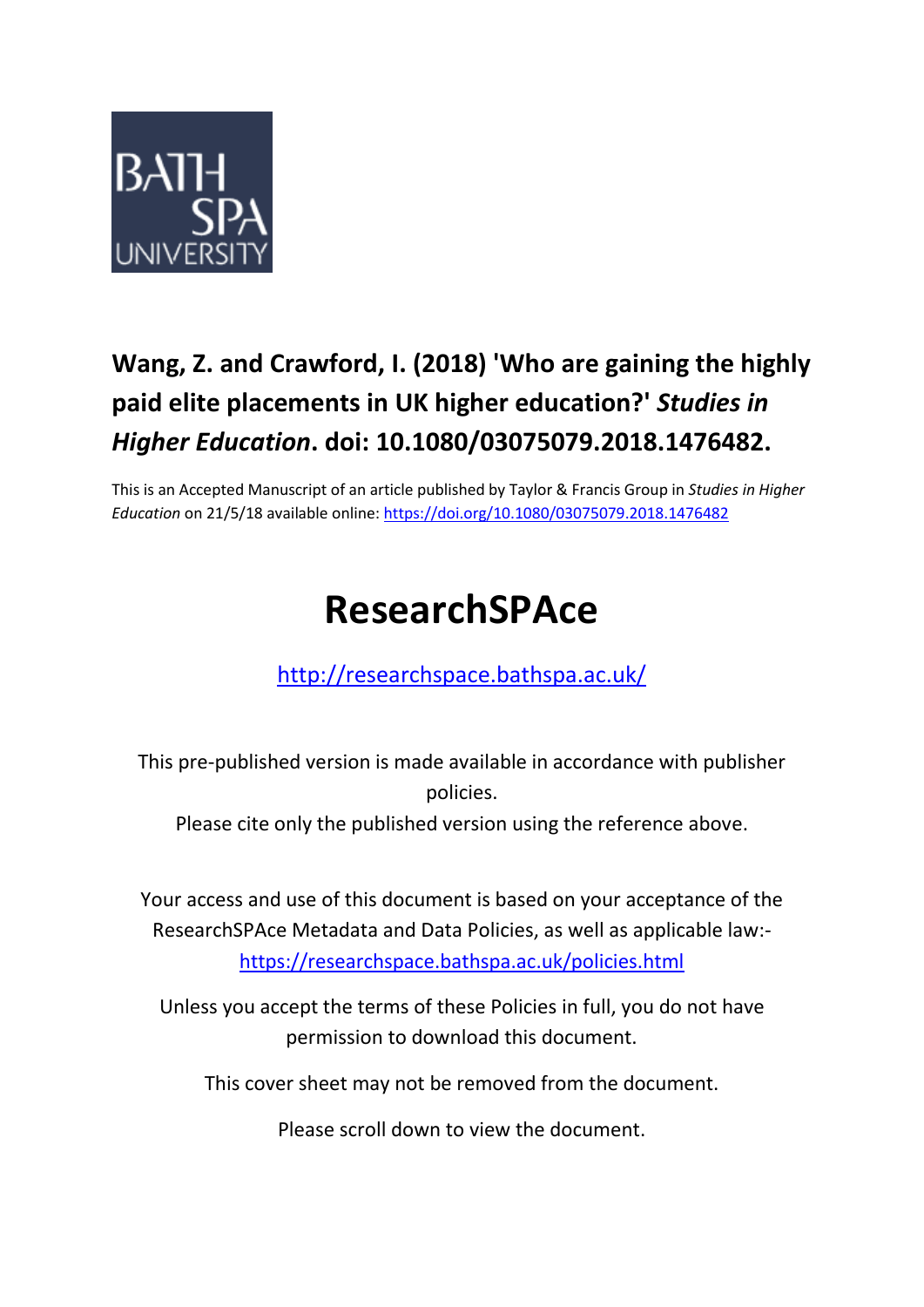# Who are gaining the highly paid elite placements in UK higher education?

#### Zhiqi Wang<sup>a</sup>, Ian Crawford<sup>b1\*</sup>

**<sup>a</sup>**Bath Business School, University of Bath Spa, Newton Park, Newton St Loe, Bath, BA2 9BN, UK Email: [z.wang@bathspa.ac.uk](mailto:z.wang@bathspa.ac.uk)

**<sup>b</sup>** School of Management, University of Bath, Claverton Down, Bath, BA2 7AY, UK Email: [mnsipc@bath.ac.uk](mailto:mnsipc@bath.ac.uk) Work phone number: +44 (012) 2538 4399

#### **Abstract**

1

.

This study analyses longitudinal student data to determine the influence of social class, academic performance and other individual factors such as gender, ethnicity and age on entry on the possibility of obtaining highly paid placements in elite professions. Focusing on subject-relevant placements, the findings here strongly support the meritocratic recruitment and rewarding process for such work experience schemes. Prestigious and highly paid placements in elite professional firms are not filled by socially privileged upper middle class students but the academically "brightest" students from a wide range of social and individual backgrounds. Excellent academic performance has been interpreted by elite firms as equivalent to high levels of employability skills and productivity. Finally, there is evidence to suggest that well-paid placements can facilitate socio-economic mobility of working class

<sup>\*</sup>Corresponding author, Ian Crawford, School of Management, University of Bath, Claverton Down, Bath, BA2 7AY, UK Phone: (+) 44 01225384399; Fax: (+) 44 01225386473; Email: [mnsipc@bath.ac.uk.](mailto:mnsipc@bath.ac.uk)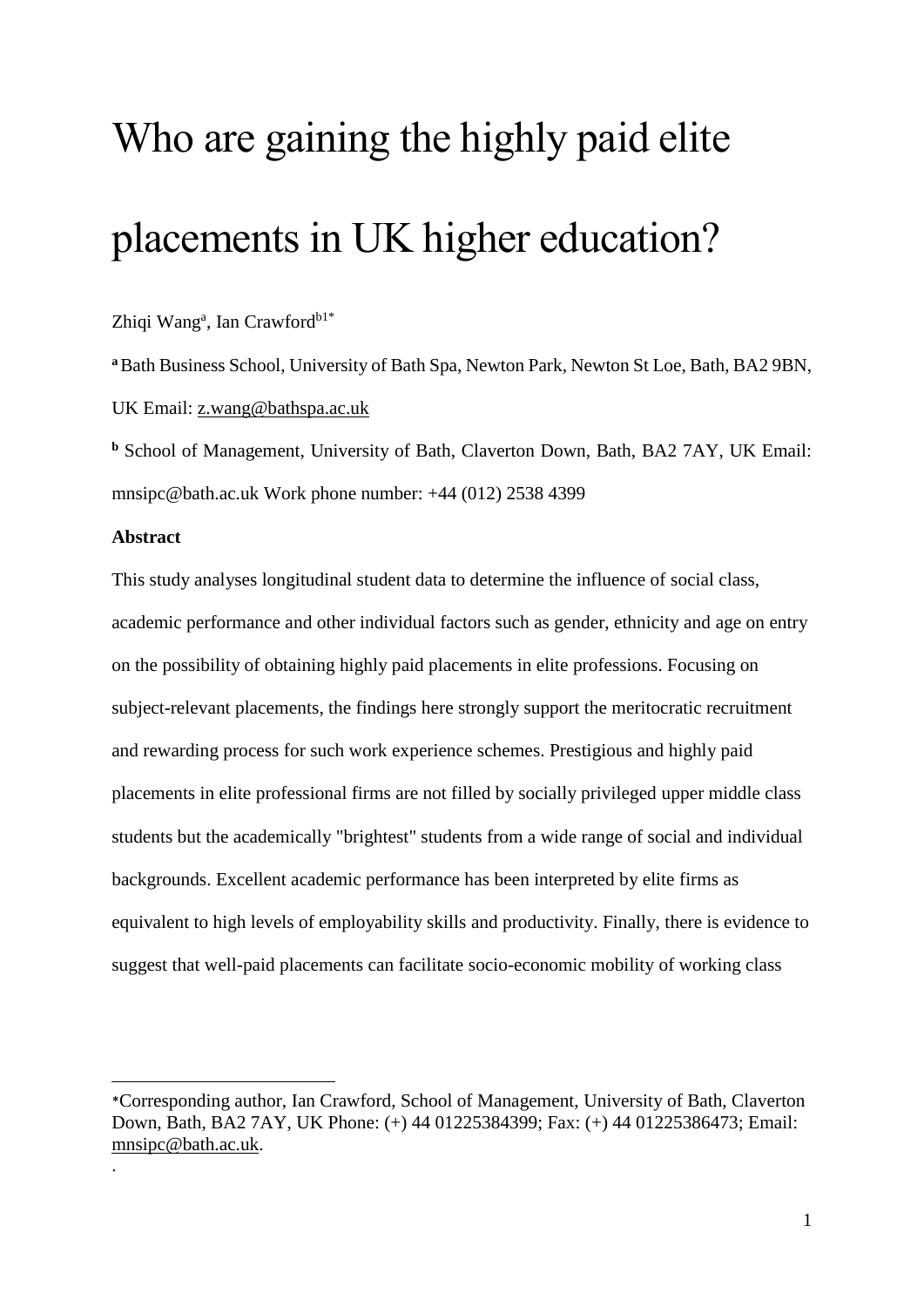students who are academically driven and aspire to gain work experience with elite professional firms despite limited economic resources at their disposal.

**Keywords:** placements; elite professions; salaries; social class; academic ability; gender **Introduction**

The extant empirical literature on placement participation in UK higher education paints a convincing picture, that is, academically gifted students have a significantly better chance to obtain a placement than academically less able students by using student data from a wide range of academic disciplines and universities (Crawford & Wang, 2016; Duignan, 2003; Gomez, Lush, & Clements, 2004; Jones, Green, & Higson, 2015; Mandilaras, 2004; Reddy & Moores, 2006, 2012). This phenomenon is termed the self-selection issue, indicating that the placement market favours high achievers probably due to good placement interviews and/or high academic requirements by firms (Duignan, 2003; Mansfield, 2011). On the other hand, a small body of literature explores the impact of social class on voluntary work experience such as internships among British university students through interviews and suggests that upper middle class students are more likely to take internships in university than working class students due to their familial social connections and/or abundant economic resources (Allen, Quinn, Hollingworth, & Rose, 2013; Bathmaker, Ingram, & Waller, 2013; Tholen, Brown, Power, & Allouch, 2013). These contrasting results motivate this study to further investigate these issues by combining these two perspectives together using paid yearlong work experience.

This study examines the combined effects of social class, academic ability, gender, ethnicity and age on placement outcomes such as participation and salary. The differences of placement outcomes between traditional and non-traditional students in terms of social class, ethnicity, gender, age and prior academic achievement need to be investigated because they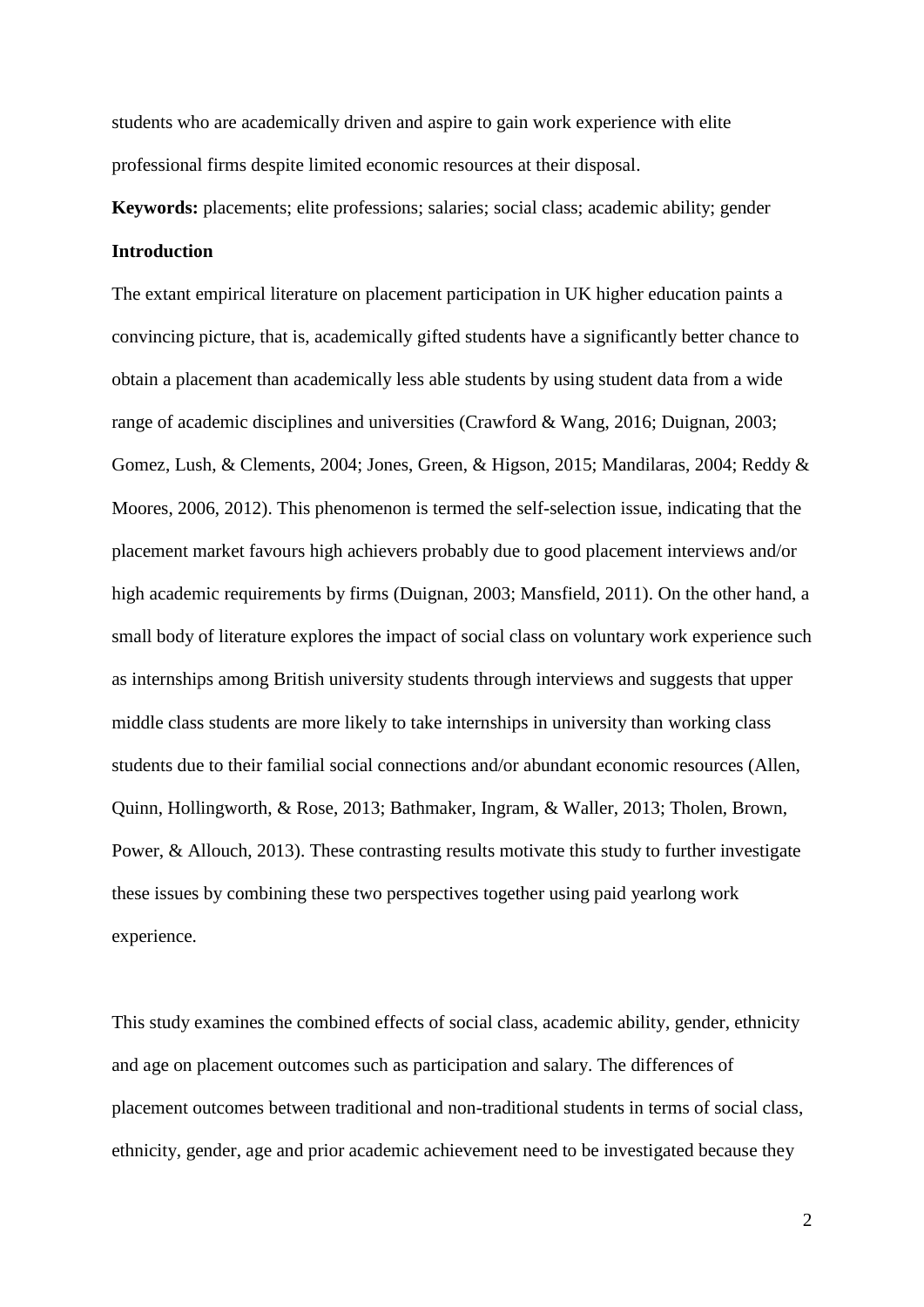are important for two reasons. First, they are at the heart of the long lasting debates about the effects of widening participation on educational and employment outcomes (Boliver, 2013; Rafferty, 2012; J. T. E. Richardson, 2008, 2012; J. T. E. Richardson & Woodley, 2003; ST, 2009). Placements are now a substantial and vital element of UK higher education curricula, driven by the pressure from successive governments, employers and students (Little & Harvey, 2006; Naidoo & Jamieson, 2006; Wilton, 2011, 2012). If market-led placements have been used to mainly advance students from privileged backgrounds and perform a socially-selective role, the widening participation policies and placement system in UK higher education will be at the odds with each other and lead to an increasing level of "overeducation" among non-traditional students (Rafferty, 2012; Tsang & Levin, 1985).

Second, although undertaking optional placements is strongly associated with desirable labour market outcomes such as higher employment rates and/or better salaries (Blackwell & Harvey, 1999; Bowes & Harvey, 1999; Brooks & Youngson, 2014; Mason, Williams, & Cranmer, 2009; Weiss, Klein, & Grauenhorst, 2014), the number of students participating in placements fell from 9.6% of the full-time cohort in 1999 to 7.2% in 2009 (E4E, 2011; Little & Harvey, 2006). Barriers such as perceived relevance, lack of flexibility, finance and family connections are cited by students from non-traditional backgrounds such as mature<sup>2</sup>, working class, female or minority as reasons for opting out of placement participation (Allen et al., 2013; Bathmaker et al., 2013; Bullock, Gould, Hejmadi, & Lock, 2009; E4E, 2011; Tibby, 2012). If non-traditional students are aware of the financial benefit of paid placements and the subsequent opportunities to build up social networks with elite professionals which will go beyond their social backgrounds and family connections, more might be enticed to take up

**.** 

<sup>&</sup>lt;sup>2</sup> Mature students are classified as aged 20 or over when entering in UK higher education (Smith, 2008) and not commonly seen in UK institutions before the 1980's (J.T.E. Richardson, 1994).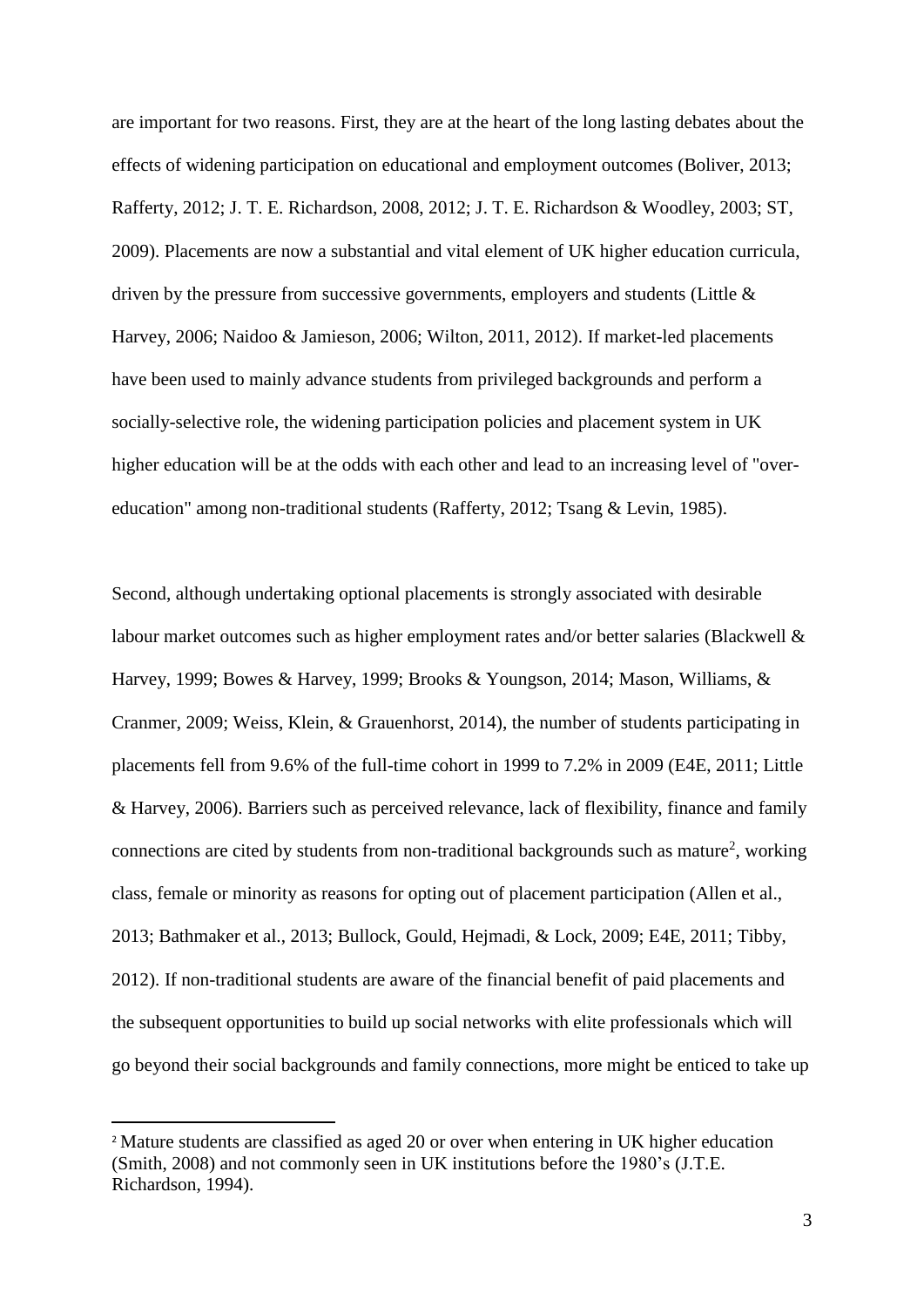the placement option. Social networking with professionals via placements is perceived to be far more important for working class students than upper middle class students (Klein & Weiss, 2011).

To understand placement outcomes among undergraduates, researchers must note that institutions in UK higher education are differentiated in a hierarchy which results in nontraditional students being underrepresented in elite and prestigious universities (Croxford & Raffe, 2015; Dunne, King, & Ahrens, 2014; Reay, 2006; Reay, Crozier, & Clayton, 2010). The institutional reputation is vital in the job market since graduates from elite institutions in industrialised countries have always enjoyed better labour market returns and higher social positions (Boliver, 2013; Morley & Aynsley, 2007; Rivera, 2011; ST, 2009; Tholen et al., 2013; Wakeling & Savage, 2015). Additionally, placement participation does not have the same impact on employment outcomes among graduates from different degree programmes in the same university (Bowes & Harvey, 1999; Brooks & Youngson, 2014; Mason et al., 2009; Wilton, 2012). To mitigate the statistical and significant disparities caused by institutional and degree reputation and resources, the current research centres on students from the same accounting and finance degree with or without an optional placement module in a UK university.

In UK higher education, at the time of research, this university has been considered to have a good international and national reputation, albeit dwarfed by other older elite institutions. Due to its historical connections with science and technology education, the institution has committed to widen participation and employment engagement with leading organisations and businesses. The institution was one of the top five providers of placement students to the business community (E4E, 2011). The accounting and finance degree is specially chosen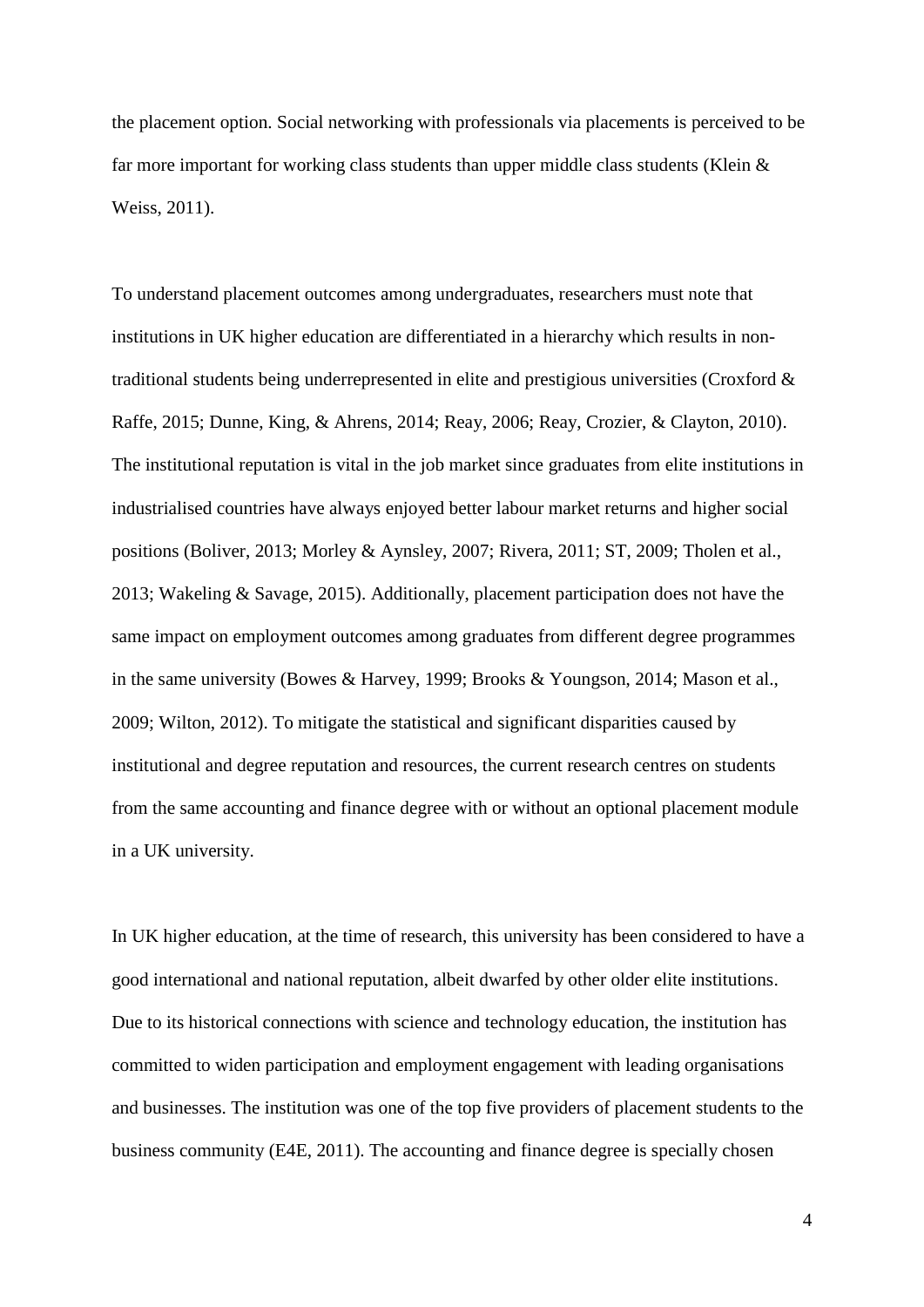because placements in this subject area are traditionally paid and, in some cases, where elite professions are involved, very well remunerated. Elite accounting firms and financial institutions are known for offering the most generous salaries in the UK graduate market (HFR, 2013, 2018). That is hardly a surprise since elite occupations in the UK are located in professions such as law, medicine, accounting and finance (Friedman, Laurison, & Miles, 2015; ST, 2009; Tholen et al., 2013). Additionally, students on the accounting and finance degree have been supported by three dedicated placement officers in the following fashion: first, the relevance and importance of taking a yearlong placement is emphasised to all first year accounting and finance students in a compulsory placement module by placement officers together with past graduates, current placement students and recruiters from elite professional firms; second they help students develop a professional résumé and identify the potential placement positions and organisations; and finally they actively communicate with recruiters in professions who would deliver presentations about how to perform well in interviews and arrange mock interviews with interested students on campus. Although placement officers mainly work with top professional firms, students are given freedom to find placements in alternative firms. Such flexibility is likely to benefit upper middle class students more due to their family connections to the upper echelon of British society.

The remainder of the paper is organized into five sections. It starts with a review of the relationship between work experience, academic performance and social class. Based on the literature review, the research gap is identified. It is followed by a research design in Section 3 which explains data selection, variable construction and methodologies used while the results of the study are presented in Section 4. Finally, Section 5 discusses the findings and conclusions are drawn from the implications of the results and areas for further research identified.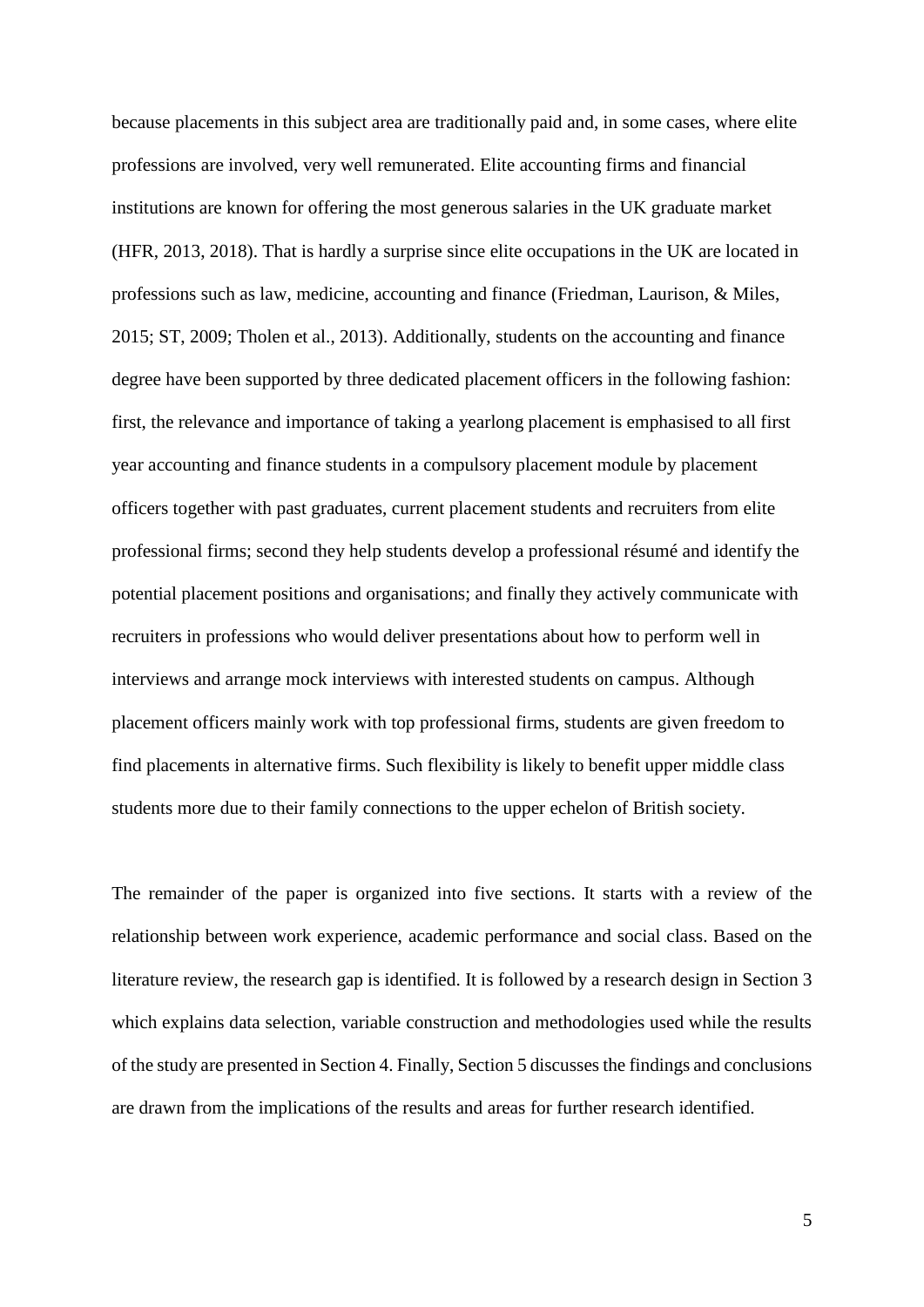#### **Literature review**

Work experience sandwiched in a degree is described in two ways in the literature, namely, internship and placement or work placement. In the US, internship can take various forms although the type of internship which has become a staple in business schools involves a termlength placement of enrolled students in an organisation, sometimes paid and sometimes unpaid, with a faculty supervisor, a company supervisor and some academic credit earned toward the degree (Narayanan, Olk, & Fukami, 2010). Within the UK, ad-hoc, unstructured and self-arranged work experience is called internship which lasts for a short period from a few weeks to months, is obtained by students through their family and/or university connections, involves no formal university and faculty supervision and does not earn any academic credit toward the degree (Allen et al., 2013; Bathmaker et al., 2013; Bullock et al., 2009; Tholen et al., 2013). On the other hand, work experience schemes in UK higher education which are akin to the US style of business internship are termed placement or work placement.

UK universities have responsibility for the establishment, regulation and certification of work experience schemes which result in a variety of placement programmes with various credits, durations and arrangements (Little & Harvey, 2006; Wilton, 2011). There are three main variations of placements in UK higher education: compulsory short (6-weeks) placements, compulsory thin (2x6 months) sandwich placements and compulsory or optional year-long sandwich placements (Little & Harvey, 2006). The placement format discussed here is optional, paid and yearlong sandwiched between the second and final year and forms part of the final degree credits. Not all yearlong placements are paid, depending on subjects, but formal contracts are always stipulated between students and employers to provide training, supervision and assistance to student participants (Auburn, 2007; Bullock et al., 2009; Little & Harvey, 2006; Reddy & Moores, 2006). Similar to the Canadian system (Lehmann &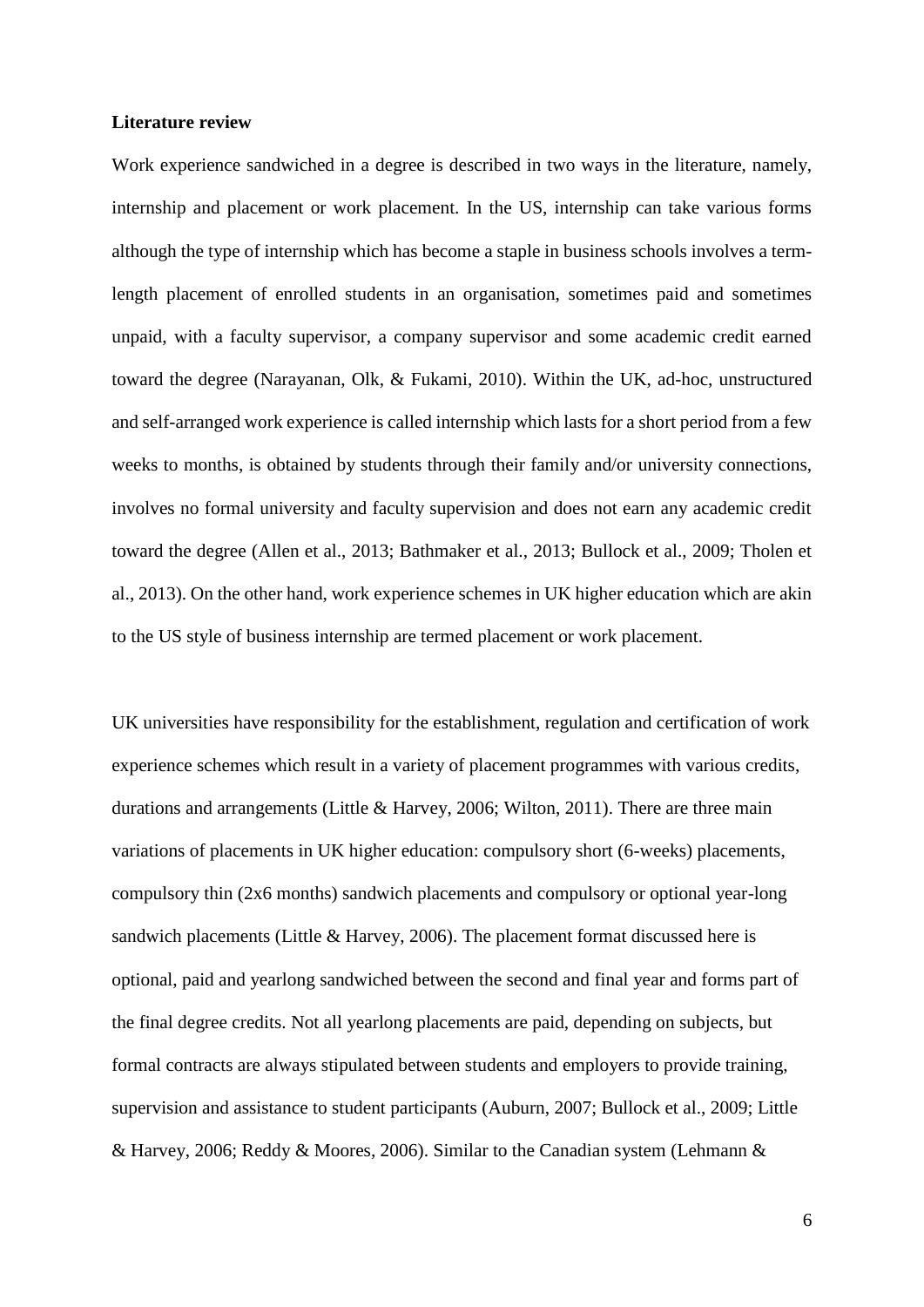Taylor, 2015), the UK placement scheme is market based, voluntary and highly competitive which partly explains the perception that social connections of students and their families are important in obtaining subject-relevant work experience in prestigious organisations.

Although consecutive UK governments have pressurised universities to integrate placements into first degree courses (Dearing, 1997; Wilson, 2012) through funding cuts (Marginson, 2008; Naidoo, 2004; Naidoo & Williams, 2014), old and elite institutions have done very little in employer engagement (Bennett & Kane, 2009) and mainly rely on their students to secure non-academically credited internships in elite firms through the "old boys' network" (Tholen et al., 2013). The recent statistics show that nearly 70% of placements from 2003 to 2009 in the UK were filled by students from twenty universities (E4E, 2011), six of which acquired university status before 1992 whilst the rest were former polytechnics and gained university status after 1992 (Crawford & Wang, 2015a). Old and elite institutions have rarely featured in the placement market because they do not provide professional and occupational education programmes such as accounting although their graduates with non-accounting majors are often recruited by top accounting firms (Annisette & Kirkham, 2007; Gammie & Kirkham, 2008; Paisey & Paisey, 2006).

The uniqueness of the placement system in the UK can benefit students from non-elite universities who vie for places in high status and highly paid elite professions. Traditionally, elite professions and firms exclusively recruit from elite institutions and offer highly paid graduate jobs to those who have possessed the right sort of manners, interests and cultural capital (Bourdieu, 1998; Rivera, 2011; Tholen et al., 2013). This recruitment practice is evident in accounting professions as extant studies show that graduates from upper middle class families are preferred to working class graduates (Blackmore, Gribble, & Rahimi, 2015;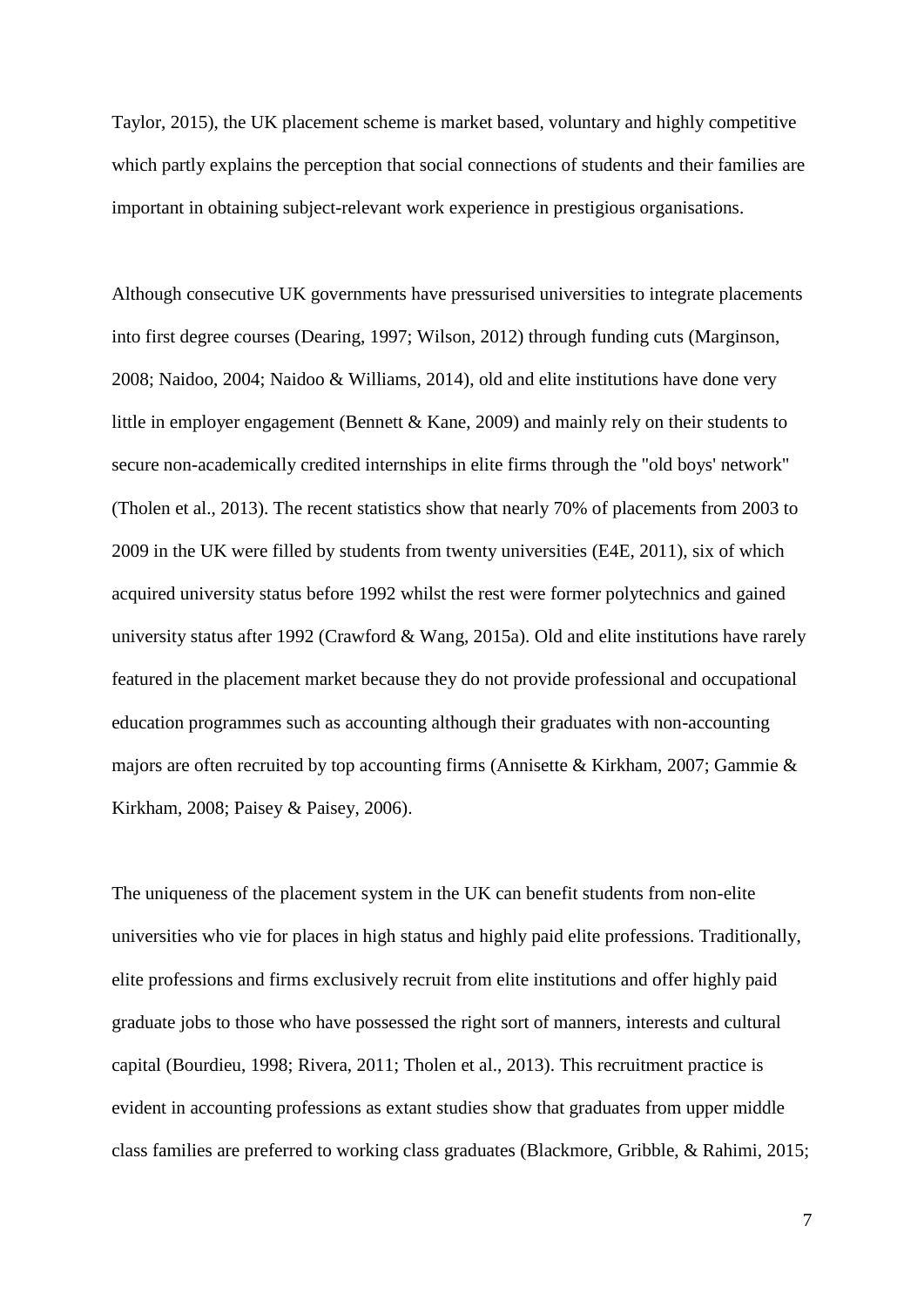Jacobs, 2003). However, if educational elites are not competing for yearlong placements, elite firms would have to adopt an alternative recruitment method for placement candidates instead of traditional selection criteria for graduate trainees.

Much of the literature investigating the implications of internships in the US pays very little attention to the recruitment criteria by employers, in particular, whether employers use academic performance to select potential internship candidates. A theoretical and integrative model which identifies determinants of internship effectiveness proposes academic preparedness as an antecedent variable though the authors confirm that they have yet to locate any studies that have examined the relationship (Narayanan et al., 2010). Neither do the authors suggest academic benefits of internships as student outcomes (Binder, Baguley, Crook, & Miller, 2015; Narayanan et al., 2010). Until now, only two studies by American internship scholars have considered the academic value of internships and suggest that business internships are likely to be offered to bright students with higher grade point averages (Knouse & Fontenot, 2008; Knouse, Tanner, & Harris, 1999), although neither of the studies compare the academic performance of students before internships.

Instead, the yearlong placement literature in the UK methodically investigates academic preparedness and academic benefits surrounding placements. Their results suggest that placement students have consistently and significantly outperformed full-time students from the first and/or second year to graduation on the same accounting or business degree programmes (Crawford & Wang, 2015a, 2016; Duignan, 2003; Gomez et al., 2004; Jones et al., 2015) while the large scale university data further confirms this phenomenon across a wide range of subjects (Reddy & Moores, 2012). Students with poor academic ability are less likely to be selected for a placement, perhaps because of poorer interview performance or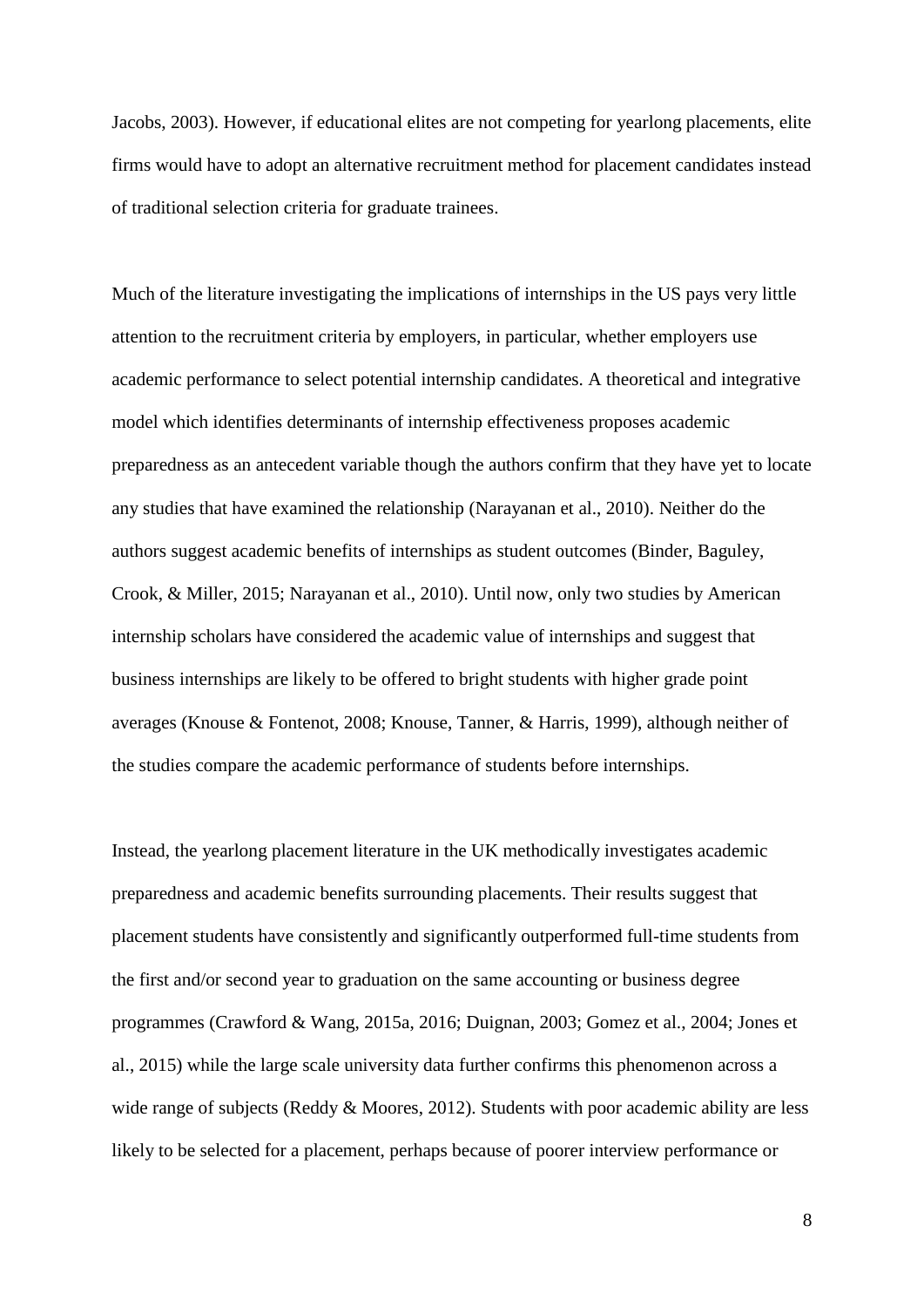because employers preferentially select students who have achieved higher marks (Duignan, 2003; Mansfield, 2011).

The prominence of academic results in placement studies indicates that firms including elite professions have corresponded excellent academic results to productivity, consistent with human capital theory which sees education as producing skills that are rewarded by employers (Becker, 1964; Bills, 2003; van de Werfhorst, 2011). If placements are offered to academically able students, disadvantaged groups of students, namely, mature, ethnic minority and females, in higher education could be excluded from placements because of their poor academic achievement. A lower academic attainment is observed among ethnic minority groups (Heath & Brinbaum, 2007; J. T. E. Richardson, 2008, 2012) while age and gender have varied impacts from positive to negative on academic performance across different subjects in UK higher education (J. T. E. Richardson & Woodley, 2003). Thus, prior academic achievement and individual factors such as age, ethnicity and gender are routinely controlled by placement scholars (Binder et al., 2015; Crawford & Wang, 2015a, 2016; Crawford, Wang, & Andrews, 2016; Jones et al., 2015; Mansfield, 2011; Reddy & Moores, 2012; Surridge, 2009).

Evidence suggests that ethnicity plays a role in obtaining a business internship among American students, given that whites are more likely to take an internship than African Americans (Knouse et al., 1999). Among British students, there is an association between age and academic outcomes with youngest and mature students gaining most from work experience while males are more likely to benefit more than females (Mansfield, 2011). The gender effect in Mansfield (2011) should be interpreted with caution due to a very small female sample size of eight. A recent large scale study based in one British university sheds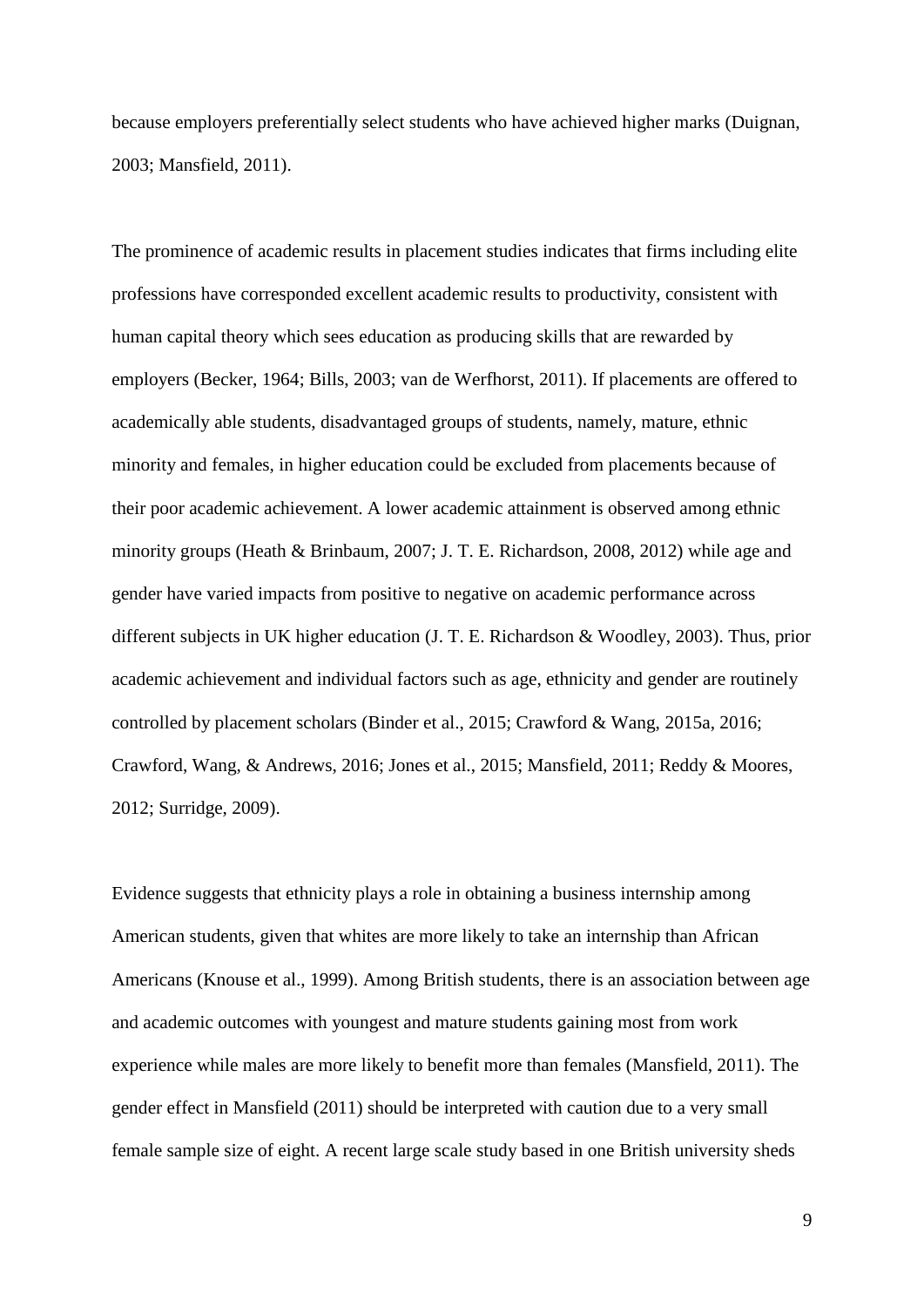further light on the relationship between placements, ethnicity and gender (Binder et al., 2015). They find that being male and minority did not drastically reduce the likelihood of undertaking a placement and females rather than males appear to benefit more from placements, which is in line with the results reported by another study using accounting and finance students (Crawford et al., 2016).

So far, extant studies documenting academic preparedness and benefits of placements fail to reflect the impacts of socio-economic status on study participants. This is indeed surprising as anecdotal evidence strongly suggests that unpaid work experience would lead to a social exclusion of students who could not afford to work for free (Curiale, 2010; E4E, 2011; Reddy & Moores, 2006, 2012; Siebert & Wilson, 2013; Tibby, 2012). Extant interview and survey studies add credibility to this proposition. The inclination to take extra-curricular activities such as internships is highly correlated to social class, partly because students from upper middle class families highly value additional cultural and symbolic capitals generated from work experience and partly because of their ample supply of economic resources and social connections with the ruling class and elite organisations (Allen et al., 2013; Bathmaker et al., 2013; Dall'Alba & Sidhu, 2015). Although unpaid work experience disadvantages students from poor socio-economic backgrounds with limited financial means, the implications of paid work experience on such students remains unclear and very much under researched in the literature.

Most empirical studies examining internship outcomes do not even mention whether students are paid or not (McHugh, 2017; Narayanan et al., 2010). Two studies respectively show that unpaid interns feel being exploited (Siebert & Wilson, 2013) and have lower satisfaction levels with the internship arrangements than their paid counterparts (McHugh, 2017). No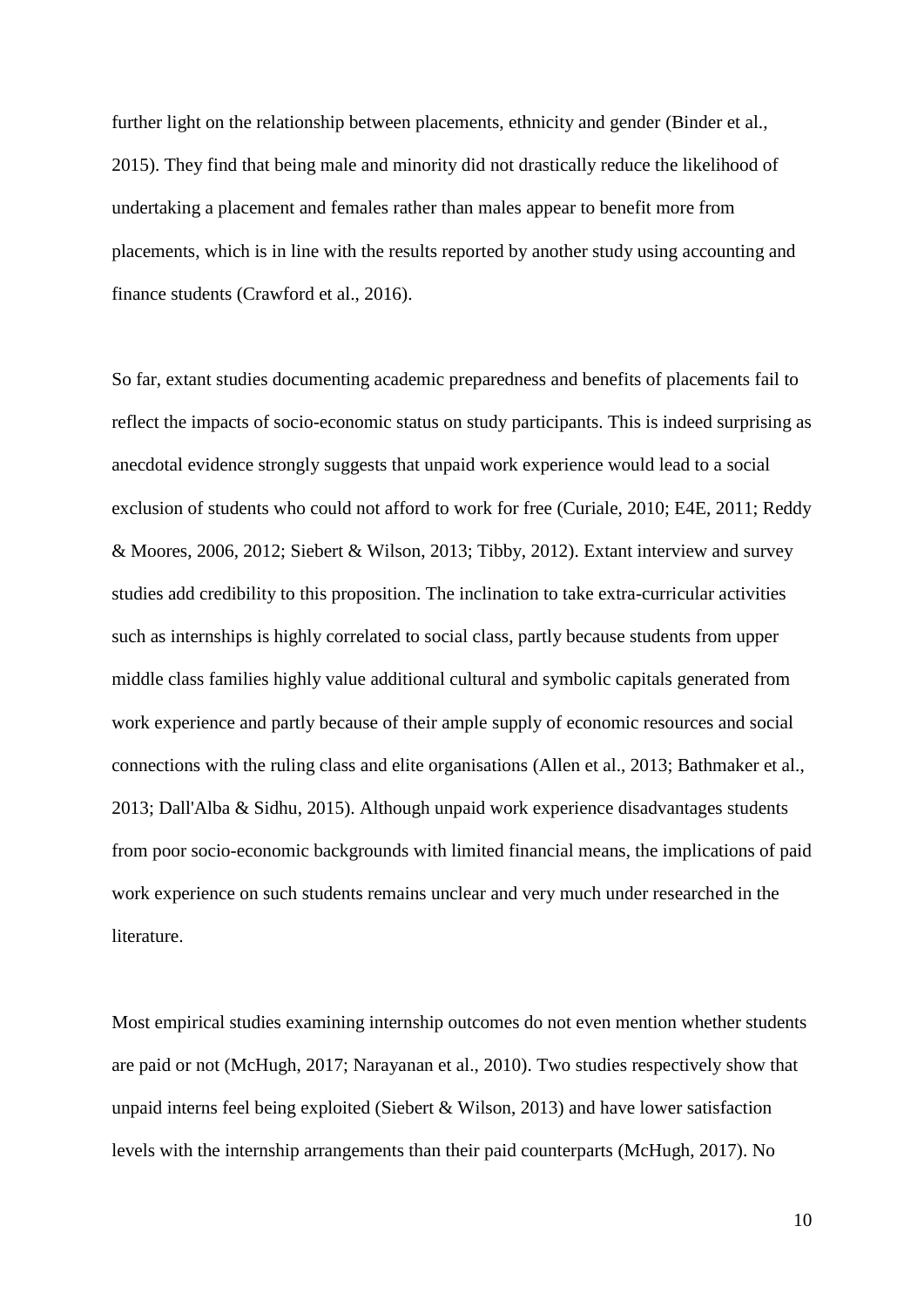study has been conducted to investigate the role of paid work experience in social equality and mobility. Paid work experience has a potential to offer a level-playing field for students by removing the gaps between upper middle and low class in terms of financial resources and social connections. It is possible that highly paid placement positions in elite firms can be obtained by the "most talented" students regardless of their socio-economic status. This knowledge gap needs to be examined by a quantitative approach due to its ability to statistically control for all known and relevant factors such as social class, age, gender and ethnicity.

Qualitative research such as interviews and surveys suffer from self-reporting bias (Sitzmann, Ely, Brown, & Bauer, 2010), relying on small self-selected samples of students (Dall'Alba & Sidhu, 2015; Varela & Gatlin-Watts, 2014) and are unable to control for age, gender and ethnicity which can influence the possibility of participating in work experience (Binder et al., 2015; Browne, 2010; Crawford et al., 2016; Knouse et al., 1999; Mansfield, 2011). Individual factors such as social class, age, gender and ethnicity are extremely important in the recruitment and promotion processes in elite and professional firms (Duff, Ferguson, & Gilmore, 2007; Kim, 2004a, 2004b, 2008; Kornberger, Carter, & Ross-Smith, 2010). Since internships and placements are treated as an extended recruiting and selection process by employers (HFR, 2018; Zhao & Liden, 2010), these individual factors together with academic results are likely to be influential in gaining paid work experience.

#### **The Study**

To examine placement outcomes of students from a wide range of social origins and academic ability, this research uses a single case study approach which can be used to develop and test theory (Eisenhardt, 1989). The current study excludes international students from the analyses due to two reasons. First, linguistic skills are unevenly distributed in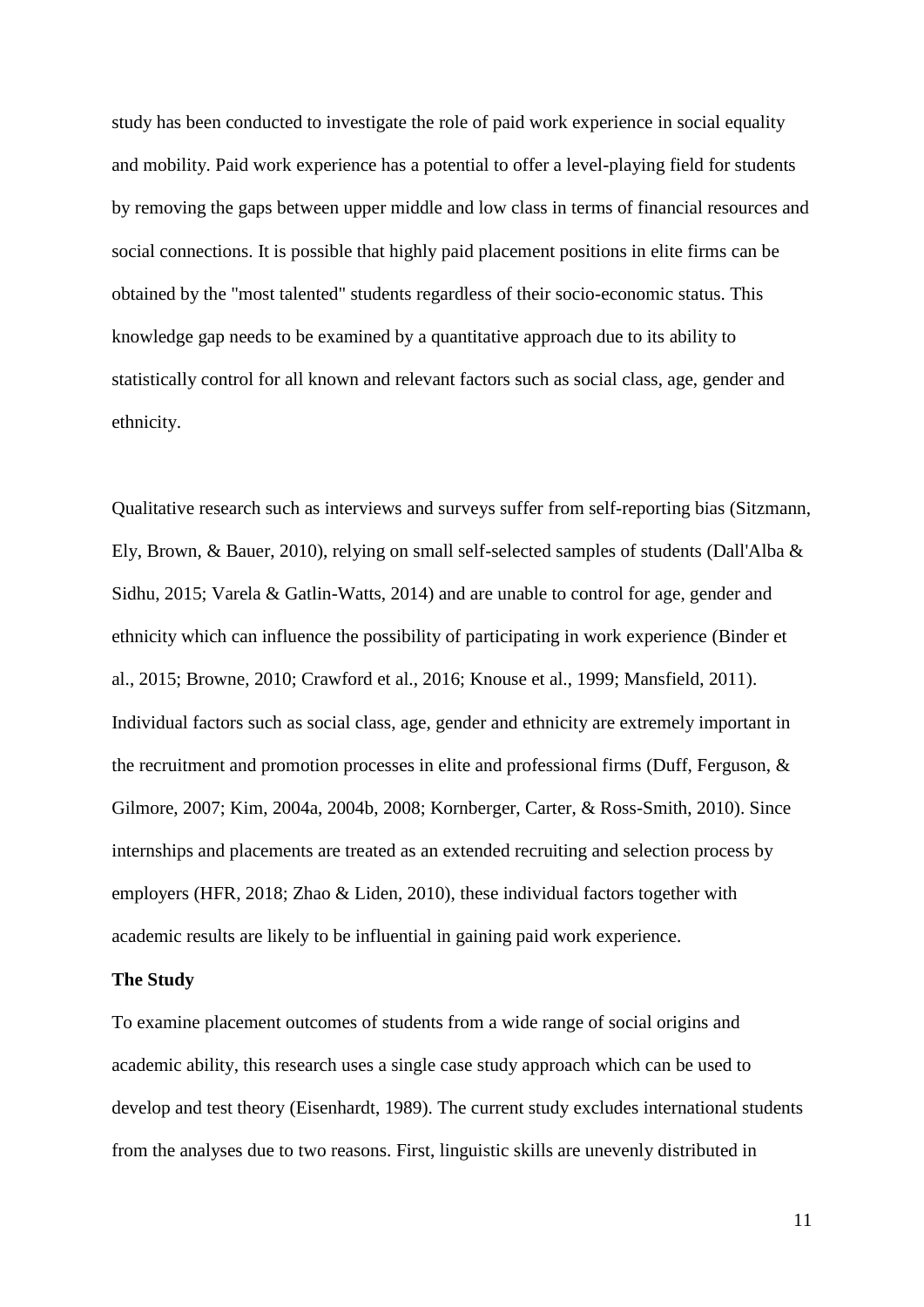society due to social class (Bourdieu, 1991; Watson, 2013). An individual's understanding and use of language reflects their family upbringing and past and current educational experiences (Bourdieu, 1986, 1991; Watson, 2013). It is possible to compare linguistic skills of domestic students by statistically controlling their social backgrounds. Regarding international students, it is impossible to know and control all factors which can influence their linguistic skills in English which is often not their native tongue. Second, international students significantly underperform domestic students across a number of subjects including accounting (Crawford & Wang, 2015b; Iannelli & Huang, 2013; Morrison, Merrick, Higgs, & Metais, 2005) and are far less likely to engage with placements than domestic students (Crawford & Wang, 2015a, 2016; Lucas & Tan, 2013).

#### *Data and sample*

The personal information of British accounting and finance students enrolled between 2005 and 2012 was collected from the central database managed by the registry. The set of data included the enrolment year, the average yearly and final marks, ethnic background, gender, age and social class upon entry. Those who dropped out before graduation were excluded from this study. Information about placement outcomes such as participation and salary was gathered by the placement office based on the written contracts signed by the university, placement student and placement organisation.

The population of British students graduating between 2005 and 2013 numbered 235. Among 235 UK students, 66% or 157 of them took placements while 34% or 78 did not take a placement. The placement participation rate, 66%, was the same as the one reported by Jones et al. (2015) using British students from Ulster University. Individual factors such as socioeconomic status, age, ethnicity and gender among placement and non-placement students were reported in Table 1. Ethnicity was recorded based on information provided by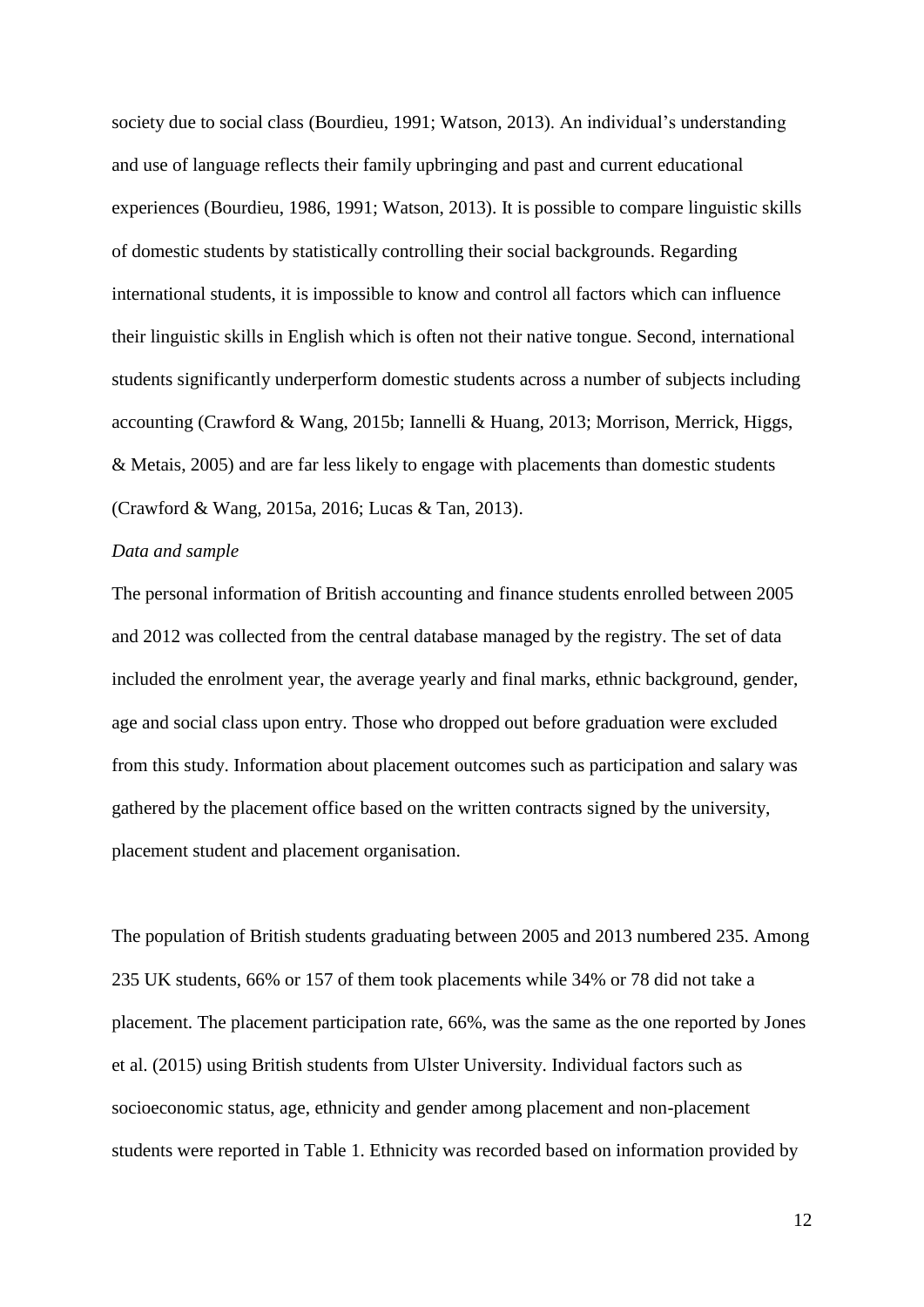students when applying to UCAS (University and College Admission Service). Following prior studies (Croxford & Raffe, 2015; Wakeling & Savage, 2015), socioeconomic status was based on student self-reported information and then classified by UCAS using the 2001 National Statistics Socio-economic Classification (NS-SEC) developed by the UK Office for National Statistics from 2004 onwards (ONS, 2005).

Socioeconomic status (shortened to NS-SEC thereafter) is an occupationally grounded classification by differentiating the whole adult population in the UK depending on work situation such as positions in systems of authority and control at work, although degree of autonomy at work is a secondary aspect, and labour market situation such as income, economic security and prospects of economic advancement (ONS, 2005). Socioeconomic status has eight categories from the highest socioeconomic status NS-SEC 1 to the lowest socioeconomic status NS-SEC 8: NS-SEC 1: higher managerial and professional (large employers and higher managerial and profession occupations); NS-SEC 2: lower managerial and professional occupations; NS-SEC 3: intermediate occupations; NS-SEC 4: small employers and own account workers; NS-SEC 5: lower supervisory and technical occupations; NS-SEC 6: semi-routine occupations; NS-SEC 7: routine occupations and NS-SEC 8: never worked and long-term unemployed (ONS, 2005, 2010).

#### **Insert Table 1**

Students reserved the right to omit information regarding socioeconomic and ethnicity backgrounds. 17% (39) of 235 students did not report their socioeconomic backgrounds while 6% (13) refused to disclose their ethnicity, which reduced the number of students with all data points to 194. The most frequent socioeconomic class (33%) recorded was of NS-SEC 1: higher managerial and professional occupations, followed by NS-SEC 2: lower managerial and professional occupations (27%). 33% was much higher than the average of 18.94%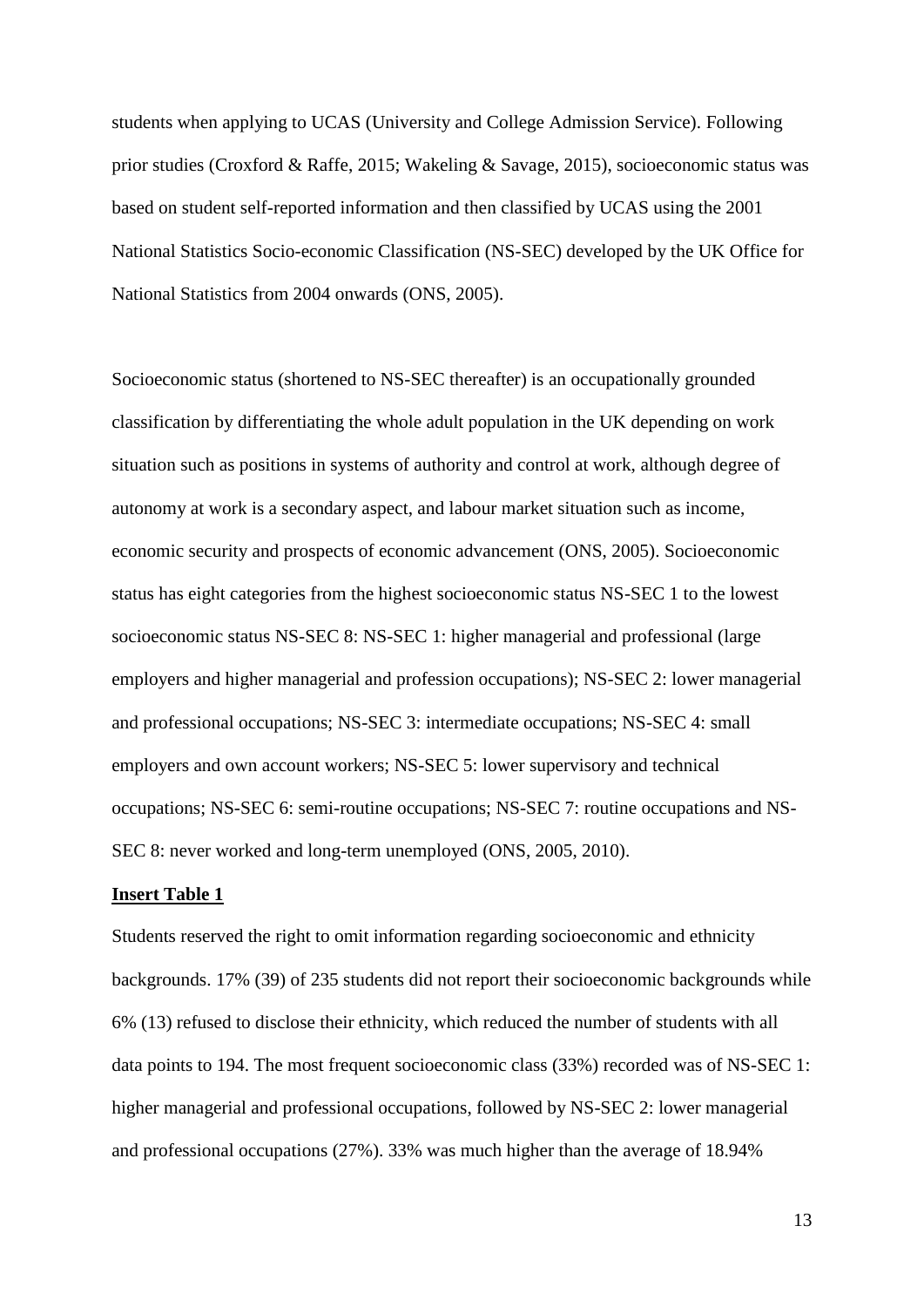reported by Croxford and Raffe (2015) using all UK domiciled university applicants. The difference was likely to be influenced by high university and degree ranking in national and international league tables which was considered to be an important cultural capital for middle class families to possess (Dunne et al., 2014; Reay, 2006; Reay et al., 2010; Sin, 2009). 74% of students were white and 20% non-white (minority). 90% of students were young aged 18 (38%) and 19 (52%) while 57% of them were male and 43% were female, these percentages were in line with business school student data in Ulster (Jones et al., 2015).

To identify the common features of students who participated in highly paid placements, 22 of 157 placement students (Table 1) with missing data points were excluded in Table 2. The remaining 135 placement students with all data points were summarised in Table 2 by salary levels ranging from £6,700 to £36,000 a year and four categories were constructed: over £30,000, between 25,000 and £30,000, between £20,000 and £24,999 and below £20,000. By focusing on the two highest salary categories, it was found that more students from NS-SEC 1 or lower social classes (NS-SEC 3- 8), minorities, male, youngest students (18 years on entry) were in high paid placements than those from NS-SEC 2, white, female and older students.

#### **Insert Table 2**

#### *Research methods and variable construct*

A binary regression was deployed to investigate the relationship among social class, academic ability and the placement participation, with a dependent variable taking the value 1 if a student undertook placements and zero otherwise while a regression was employed to examine the types of students who obtained highly paid placements with a dependent variable of salary. Independent variables included ethnicity, gender, age, social class and academic ability. Gender was equal to 1 if the student was male and zero otherwise while ethnicity took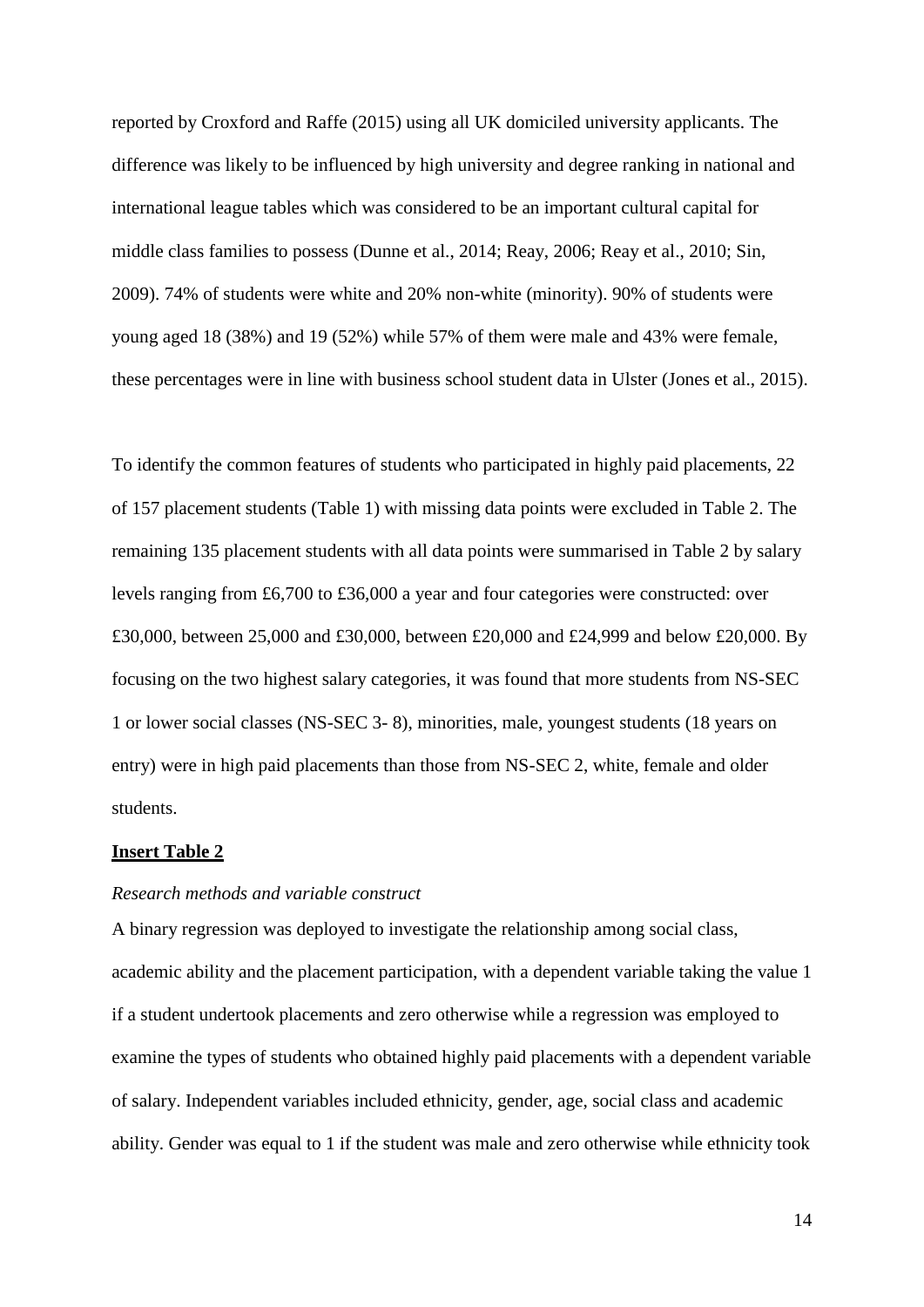1 if a student was white and zero otherwise. In this institution, formal arrangements for placements commenced at the start of the second year or even during the preceding summer (Bullock et al., 2009). Thus, it was conjectured that placement organisations assessed academic ability of placement applicants by first year average marks based on this timeline. Academic ability in this study was represented by average academic marks such as 45 out of 100 obtained by students in their first year study.

Variables such as age and social class were constructed based on the dominant groups presented in Tables 1 and 2. Age (18 or 19) on entry had two big groups (Tables 1 and 2) so was constructed into two dummy variables: Age 1 (age 18=1, others=0), age 2 (age 19=1, others=0). NS-SEC represented social class, consistent with prior studies (Croxford & Raffe, 2015; Reay, 2006; Reay et al., 2010; Wakeling & Savage, 2015). NS-SEC 1 was used here to resemble the ruling upper middle class and equalled 1 if a student was classified as NS-SEC 1 by UCAS and zero otherwise. The second biggest social class was NS-SEC 2 representing middle class and took 1 if a student was grouped into NS-SEC 2 by UCAS and zero otherwise. That left working class students who were from the remaining NS-SEC categories between 3 and 8, following previous research (Croxford & Raffe, 2015; Reay et al., 2010). The first year average was used here to represent academic ability, similar to prior studies (Jones et al., 2015; Mansfield, 2011; Surridge, 2009).

#### **Results**

#### *Binary regression results*

The binary regression results were reported in Table 3 using 194 placement and nonplacement students with all relevant data points and revealed that the regression was significant at 1% level, explaining 17% of the variability in the chance of undertaking a placement. To interpret the results, it was essential to use the exp(B) value, which represented the odds of a student undertaking a placement after the predictor variable changes by one unit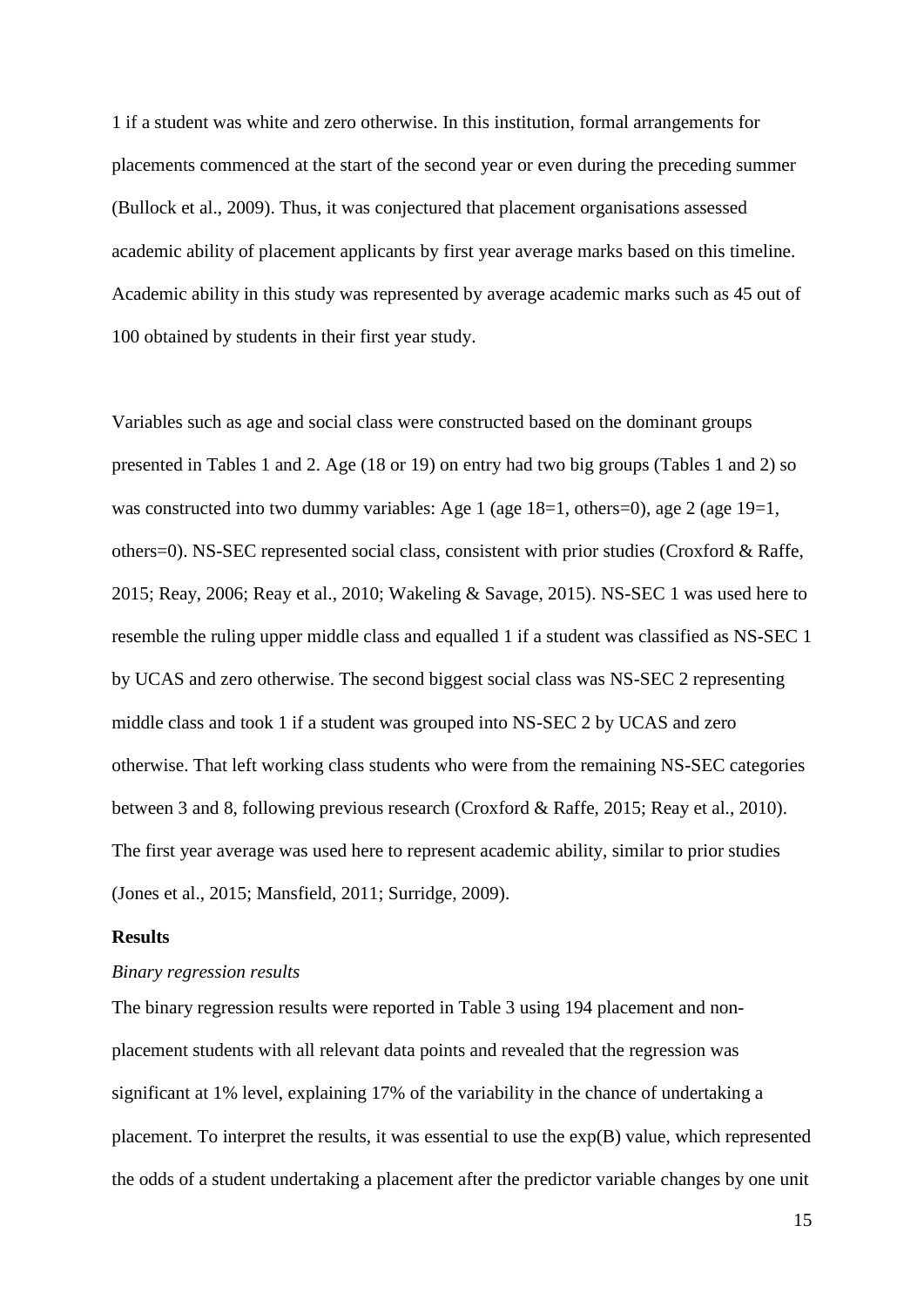(Field, 2005). Except for the year 1 average, all other independent variables were not statistically significant so had no influence in placement participation. Academic ability was statistically significantly related to placement participation at 1% level. 1.10 in Table 3 indicated that if student A scored 10% higher on year 1 average than student B, it made student A 11 times more likely to undertake a placement than student B.

#### **Insert Table 3**

#### *Regression results*

Regression results were reported in Table 4 using 135 placement students without missing data points and revealing independent variables which were closely associated with salaries earned on placements. The regression was significant at a 5% level and able to explain 7% of the variability in the dependent variable, salary. It seemed that the only significant factor in deciding the chance of a high salary was again the year 1 average. The relation between salary and academic ability was £229.34 to 1%. For instance, if student A scored 10% higher on year 1 average than student B, student A would obtain a salary which was £2,293.4 higher than student B.

#### **Insert Table 4**

#### **Discussion and conclusions**

As the findings show, individual factors such as age, gender and ethnicity as well as social class are not the determinants of placement outcomes such as participation and salary. Academic ability is the only factor deciding who can obtain paid and subject-relevant work experience in the form of accounting or finance yearlong placements in multinational and professional firms. Evidence strongly suggests a positive link between academic results and one's chance to secure a paid placement. In addition, academic ability is also the only variable highly associated with economic outcomes of yearlong placements, salary.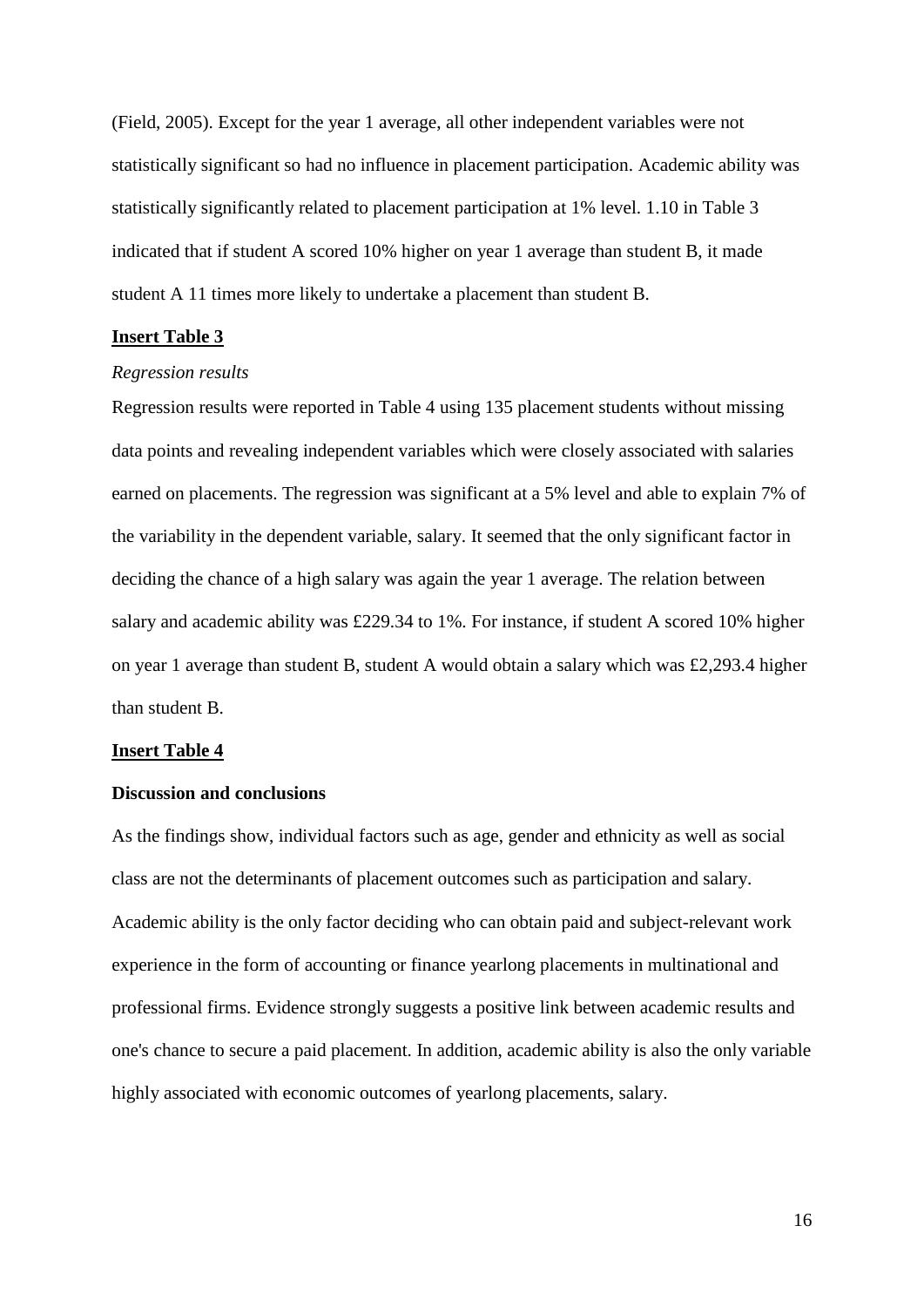We are not aware of previous studies of the relationship between the work experience participation and social class while controlling for academic results, age, gender and ethnicity and of the association between academic results and financial rewards of work experience while controlling for social class, age, gender and ethnicity. The positive correlation between academic results and the placement participation is consistent with prior studies which show the importance of good academic performance in securing placements (Crawford & Wang, 2015a, 2016; Duignan, 2003; Gomez et al., 2004; Jones et al., 2015) and interview studies investigating the recruitment process for graduate jobs in leading accounting practices (Annisette & Kirkham, 2007; Blackmore et al., 2015; Cheng, Kang, Roebuck, & Simnett, 2009; Duff, 2017). Similarly, the strong link between academic results and placement salary supports the human capital theory of equating academic results to individual productivity (Becker, 1964; Bills, 2003; Schultz, 1961) and in line with prior studies which identify a positive correlation between earnings and/or salary after graduation and grades (Kittelsen Røberg & Helland, 2017; Roth & Clarke, 1998).

Our results show that the paid placement market is a level-playing field for students since working class students, similar to upper middle class students, are able to secure highly paid placements in professional and elite accounting and financial firms. Their success in the paid placement market suggests that working class students are academically on a par with upper middle class students. It is therefore necessary to examine the relationship between social class and academic success measured by the first, second, final year and degree averages while controlling age, ethnicity, gender and prior academic achievement. It is found that academic success at all stages of degree study is statistically unrelated to social class. This result is unusual since the university sector is traditionally a stronghold of white upper middle class people (Reay, 2006; Reay et al., 2010) and students from low socio-economic status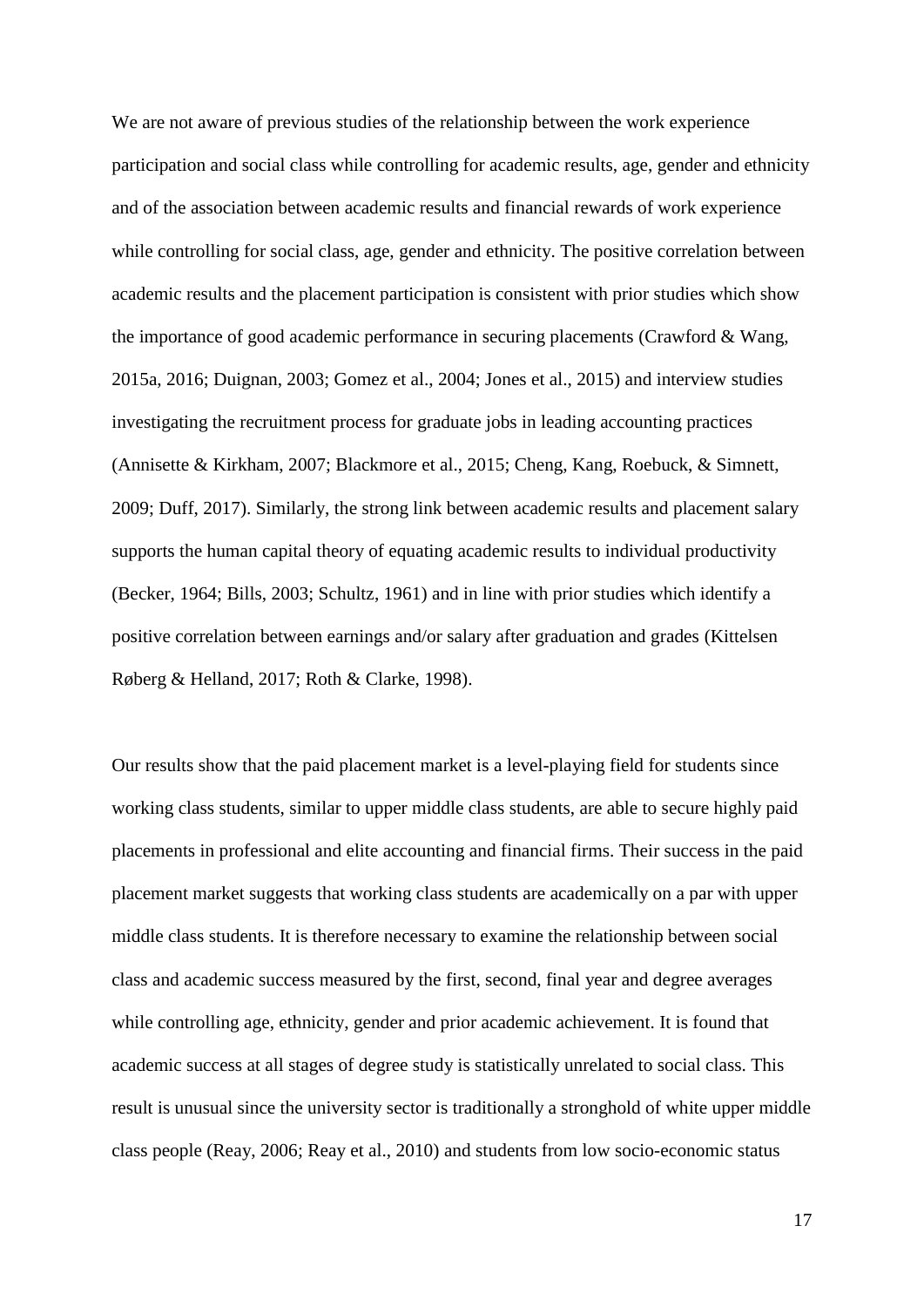perform less well than upper middle class students (Thiele, Singleton, Pope, & Stanistreet, 2016). The possible explanation is that this study does not separate students into the NS-SEC 1 group and the lower socio-economic groups (NS-SEC 4-7) as in their study because our sample students are largely from the first two NS-SEC categories. So, the academic performance of three NS-SEC groups, NS-SEC 1, NS-SEC 2 and NS-SEC 3-7 is investigated here.

The meritocratic nature of allocating paid yearlong placements may contradict some interview studies exploring the recruitment and promotion process in elite accounting firms by interviews (Blackmore et al., 2015; Duff et al., 2007; Jacobs, 2003; Kim, 2004a, 2004b, 2008; Kornberger et al., 2010), but can be explained by other interview studies revealing a class change in elite accounting and banking industries in recent decades (Ashley & Empson, 2016; Carter & Spence, 2014; Riach & Cutcher, 2014; Spence & Carter, 2014; Spence, Dambrin, Carter, Husillos, & Archel, 2015). Traders in financial firms and partners in the leading four accounting firms are often the product of state schools and provincial universities and of working or low middle class. It is likely that these professionals are now the gatekeepers for elite professions and it would be natural for them to recruit bright working class students for highly paid yearlong placements given that such work experience offers employers flexibility with no expectation of a long-term employment commitment (McHugh, 2017) while education elites are not competing in the placement market in the UK (Bennett & Kane, 2009; E4E, 2011).

Interview studies can be limited by the number and type of professionals interviewed and the lack of control for relevant individual factors such as age, gender and ethnicity. The current research utilises the majority of the student population after eliminating 16.5% of the 235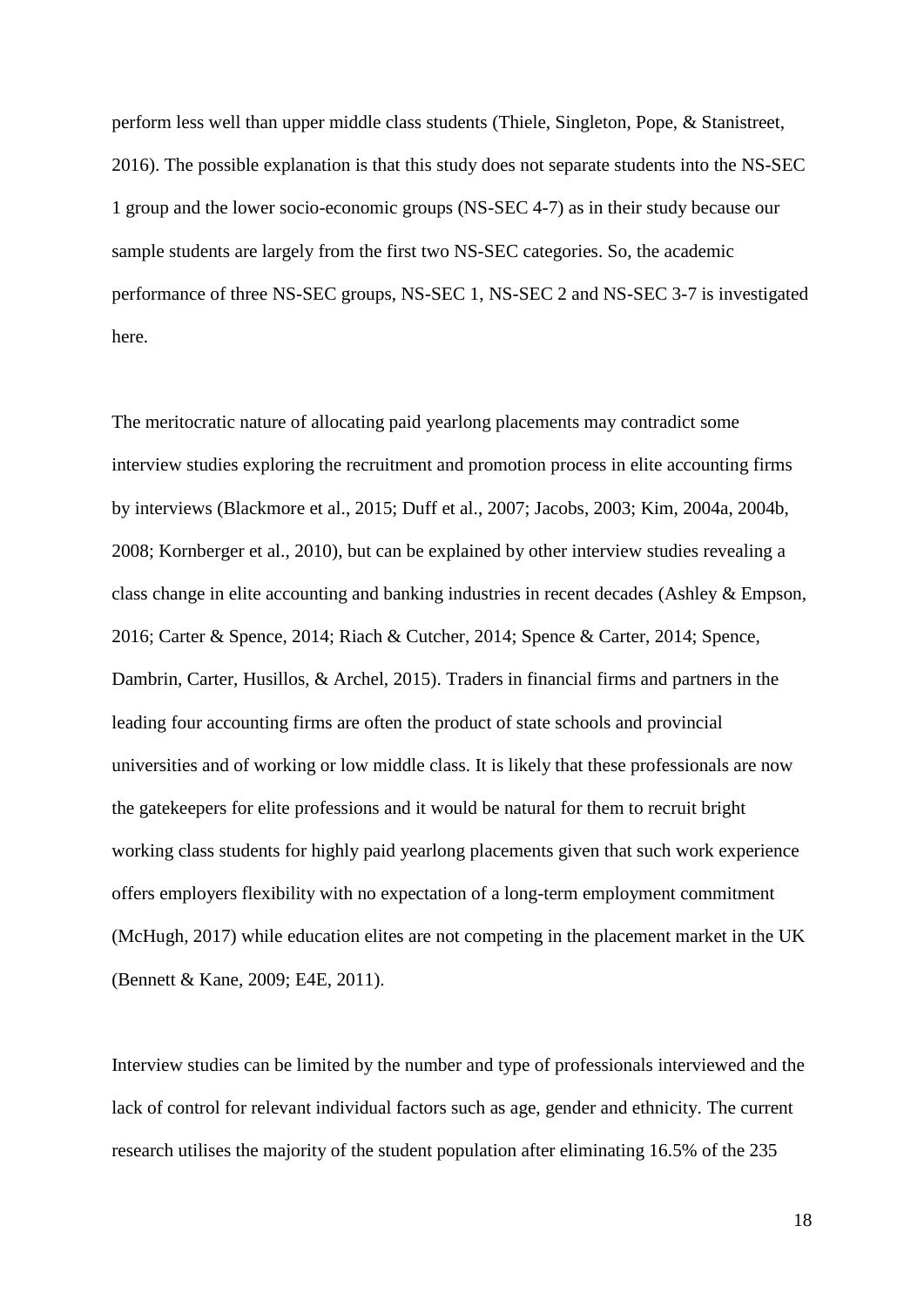student population and 12.7% of the 157 placement population with missing data points for socio-economic status and ethnicity. In the study of higher education, nearly all quantitative analyses draw from incomplete datasets and missing data can have a dramatic influence on the statistical results (Cox, McIntosh, Reason, & Terenzini, 2014) although full-case analysis using only students with complete data is universally used in prior studies investigating the impact of higher education policies such as expansion and widening participation on academic performance of disadvantaged students (Hoare & Johnston, 2011; J. T. E. Richardson, 2008, 2012; J. T. E. Richardson & Woodley, 2003; Thiele et al., 2016). It is possible that the lack of explanatory power of social class is related to the percentages of individuals who refused to report their ethnicity and socio-economic status though our result is partly supported by a recent quantitative study in the UK which suggests that although traditional professions are still dominated by upper middle class people, there is evidence of the upwardly mobile in eight elite occupations, located largely in the business sector (Friedman et al., 2015).

This study is an initial attempt to explore the influence of financial compensations of work experience on the social mobility of student participants. Social mobility studies in the UK are exclusively focused on graduates (Friedman et al., 2015; Wakeling & Savage, 2015). Work experience such as highly paid placements offered by elite accounting and finance professions is a transitional and crucial field between university and workplace which can facilitate social mobility of working class students. This study supports the claims made by consecutive UK governments when promoting social integration through widening participation and expansion in higher education (Reay et al., 2010; Wilton, 2011) since bright working class students are treated in the same way as talented upper middle class students. Future studies should be carried out to identify the journey of successful working class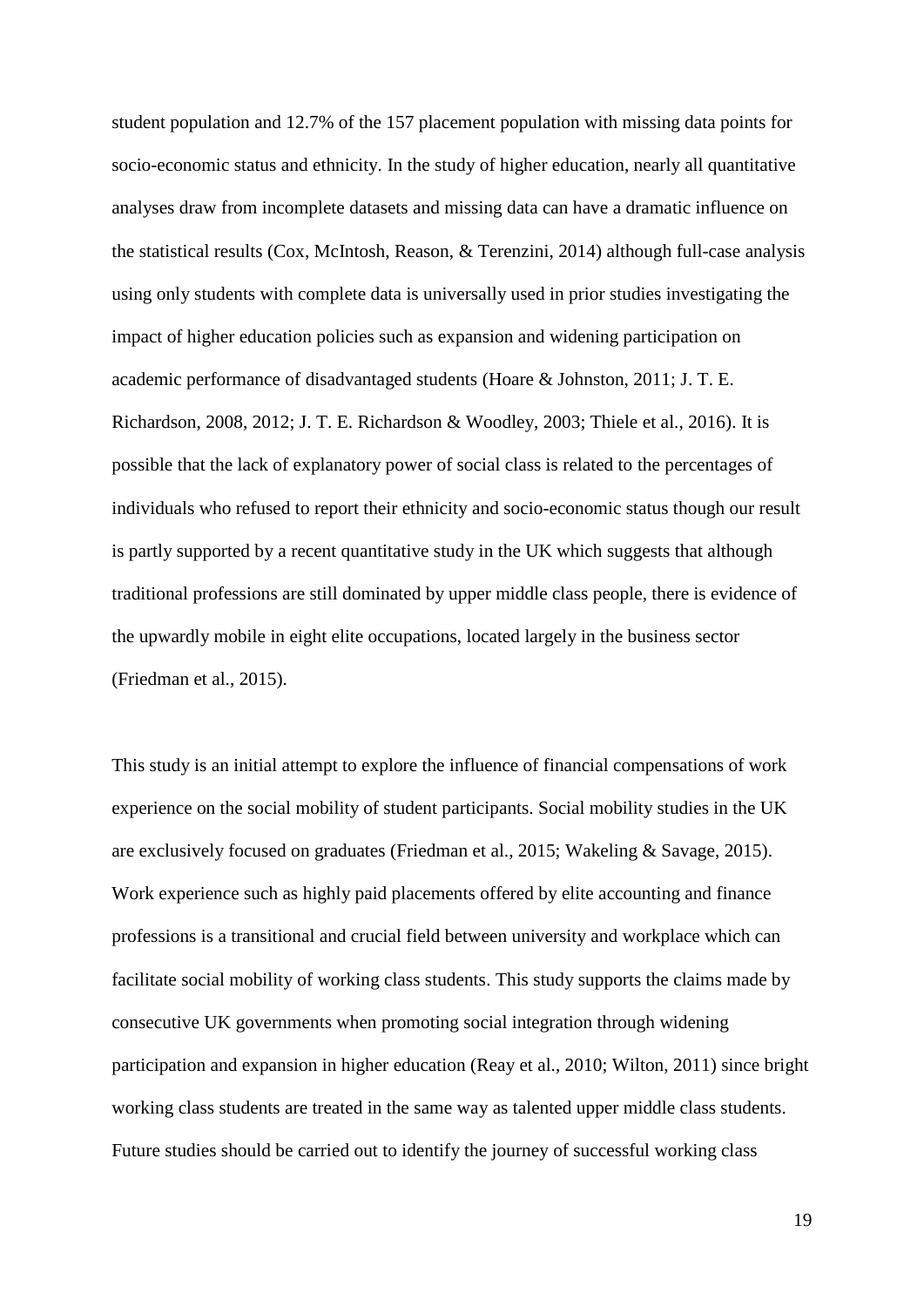students who break the 'class ceiling' to obtain highly paid placements in elite professions which would encourage other working class students to participate in paid yearlong placements.

It is also found that white and minority students may not similarly benefit from placements as white students are twice more likely to secure a paid placement than minorities, albeit statistically insignificant at a 5% level. This finding highlights the necessity of considering ethnicity in studies which aim to understand social inequality in placement participation as well as the potential benefits of undertaking placements. The data constraints such as the sample size of 35 minority students and only four minority female students taking placements are too pronounced to identify statistically significant differences between minority and white placement and non-placement students in binary regression. The differences between white and minority as well as between female and male minority indicate a direction for further studies which need to collect a large sample for minority students to reduce the possibility of the Type II error in statistical analysis (Field, 2005).

Finally, as demonstrated by this research, universities which are not in the 'golden triangle' (Wakeling & Savage, 2015) can use paid placements and academically gifted students to boost their relations with elite professional firms. However, this means that paid placements are seen as elite support by ignoring disadvantaged groups of students with low academic attainment (Binder et al., 2015). In this sense, further research is required to explore whether academically weak students can be financially supported by higher education and government to undertake unpaid and/or non-subject relevant placements. Researchers have called for universities to provide financial aids to students undertaking unpaid placements or internships in small and medium sized firms which cannot afford to pay for interns (Helyer &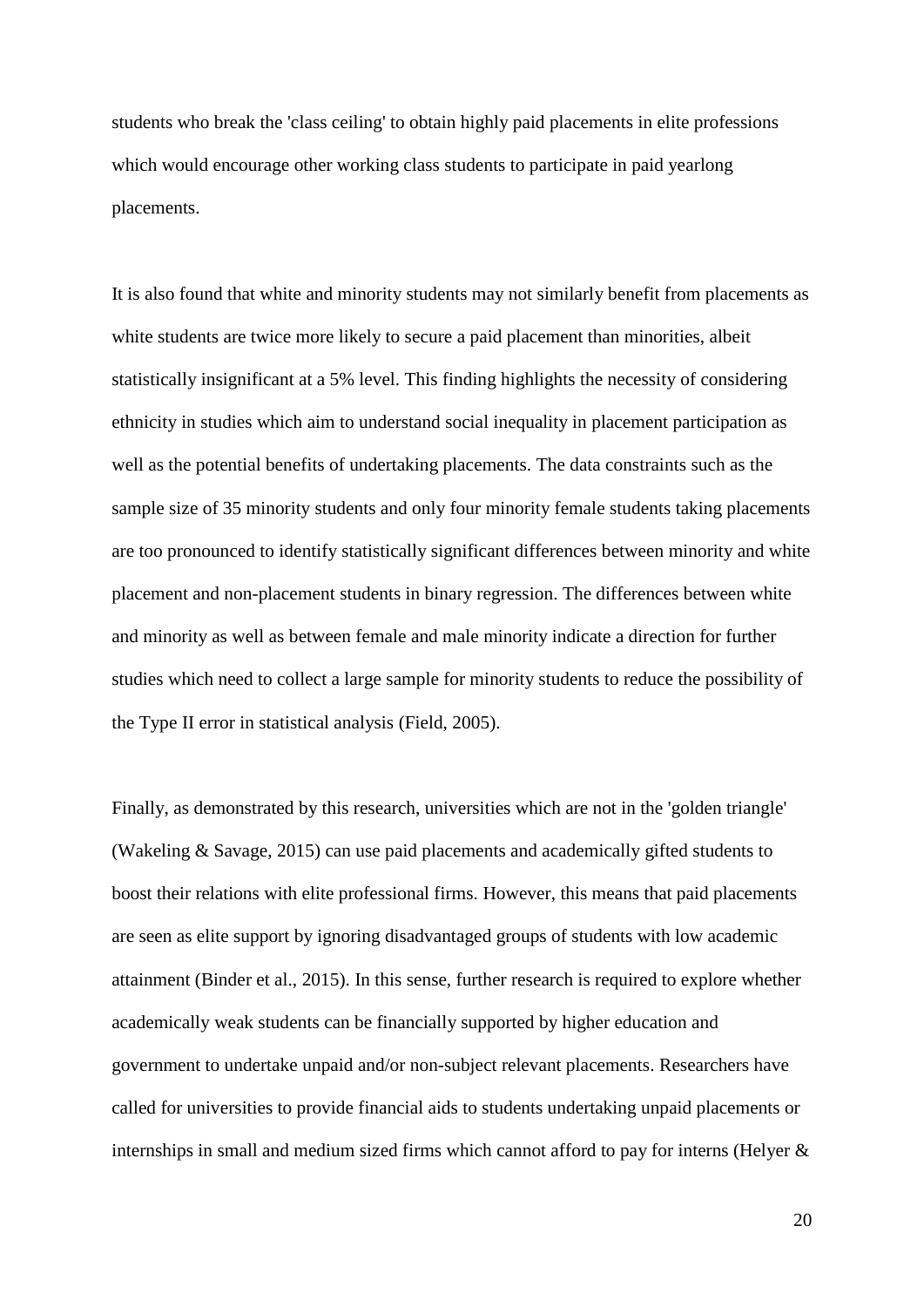Lee, 2014; Reddy & Moores, 2006, 2012). Likewise, because the yearlong placement has to be undertaken between the penultimate and final year of study, the lack of flexibility evidently lowers the placement participation among students (Bullock et al., 2009). It is thus necessary to explore the possibility of disadvantaged groups of students to achieve social mobility through other work experience options such as summer placements or part-time jobs. Such a call is not only relevant to academically weak students from disadvantaged backgrounds but is a question that must be asked by governments and businesses which have firmly put widening participation and employer engagement on the agendas of higher education.

#### **References:**

- Allen, K., Quinn, J., Hollingworth, S., & Rose, A. (2013). Becoming employable students and 'ideal' creative workers: exclusion and inequality in higher education work placements. *British Journal of Sociology of Education, 34*(3), 431-452.
- Annisette, M., & Kirkham, L. M. (2007). The advantages of separateness explaining the unusual profession-university link in English chartered accountancy. *Critical Perspectives on Accounting, 18*(1), 1-30.
- Ashley, L., & Empson, L. (2016). Convenient fictions and inconvenient truths: the role of paradox in understanding female career progression within leading UK accountancy firms. *Critical Perspectives on Accounting, DOI: 10.1016/j.cpa.2015.05.002.*
- Auburn, T. (2007). Identity and placement learning: Student accounts for the transition back to university following a placement year. *Studies in Higher Education, 32*(1), 117- 133.
- Bathmaker, A.-M., Ingram, N., & Waller, R. (2013). Higher education, social class and the mobilisation of capitals: recognising and playing the game. *British Journal of Sociology of Education, 34*(5-6), 723-743.
- Becker, G. S. (1964). *Human capital: A theoretical and empirical analysis*. New York: Columbia University Press.
- Bennett, R., & Kane, S. (2009). Employer engagement practices of UK business schools and departments: an empirical investigation. *Journal of Vocational Education and Training, 61*(4), 495-516.
- Bills, B. D. (2003). Credentials, Signals, and Screens: Explaining the Relationship between Schooling and Job Assignment *Review of Educational Research, 73*(4), 441-469.
- Binder, J. F., Baguley, T., Crook, C., & Miller, F. (2015). The academic value of internships: Benefits across disciplines and student backgrounds. *Contemporary Educational Psychology, 41*, 73-82. doi:https://doi.org/10.1016/j.cedpsych.2014.12.001
- Blackmore, J., Gribble, C., & Rahimi, M. (2015). International education, the formation of capital and graduate employment: Chinese accounting graduates' experiences of the Australian labour market. *Critical Studies in Education, Forthcoming, DOI:10.1080/17508487.2015.1117505*.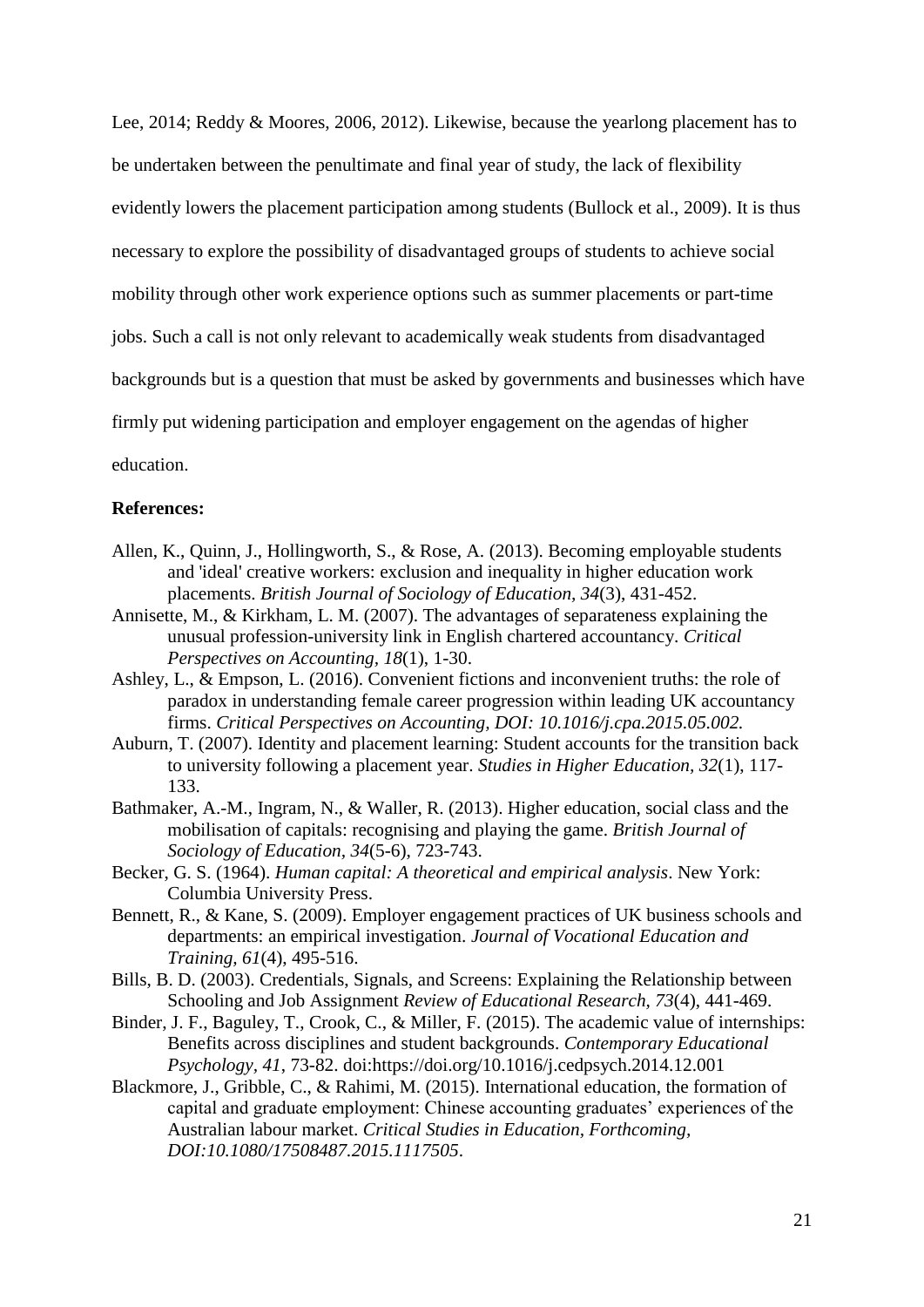- Blackwell, A., & Harvey, L. (1999). *Destinations and reflections: Careers of art, craft and design graduates*. Retrieved from Birmingham:
- Boliver, V. (2013). How Fair is Access to More Prestigious Universities. *British Journal of Sociology, 64*(2), 34-364.
- Bourdieu, P. (1986). *The forms of capital*. New York: Greenwood.
- Bourdieu, P. (1991). *Language and symbolic power*. Cambridge: Polity Press.
- Bourdieu, P. (1998). *The State Nobility: Elite Schools in the Field of Power*. Oxford: Polity Press.
- Bowes, L., & Harvey, L. (1999). *The impact of sandwich education on the activities of graduates six months past-graduation*. Retrieved from London:
- Brooks, R., & Youngson, L. P. (2014). Undergraduate work placements: an analysis of the effects on career progression. *Studies in Higher Education, 41*(9), 1563-1578.
- Browne, L. (2010). As UK policy strives to make access to higher education easier for all, is discrimination in employment practice still apparent? *Journal of Vocational Education & Training, 62*(3), 313-326. doi:10.1080/13636820.2010.509549
- Bullock, K., Gould, V., Hejmadi, M., & Lock, G. (2009). Work placement experience: should I stay or should I go? *Higher Education Research and Development, 28*(5), 481-494.
- Carter, C., & Spence, C. (2014). Being a successful professional: an exploration of who makes partner in the Big 4. *Contemporary Accounting Research, 31*(4), 949-981.
- Cheng, M., Kang, H., Roebuck, P., & Simnett, R. (2009). The Employment Landscape for Accounting Graduates and Work Experience Relevance. *Australian Accounting Review, 19*(4), 342-351.
- Cox, B. E., McIntosh, K., Reason, R. D., & Terenzini, P. T. (2014). Working with missing data in higher education research: A primer and real-world example. *The Review of Higher Education, 37*(3), 377-402.
- Crawford, I., & Wang, Z. (2015a). The effect of work placements on the academic performance of Chinese students in UK higher education. *Teaching in Higher Education, 20*(6), 569-586.
- Crawford, I., & Wang, Z. (2015b). The impact of individual factors on the academic attainment of Chinese and UK students in higher education *Studies in Higher Education, 40*(5), 902-920.
- Crawford, I., & Wang, Z. (2016). The impact of placements on the academic performance of UK and international students in higher education. *Studies in Higher Education, 41*(4), 712-733.
- Crawford, I., Wang, Z., & Andrews, G. (2016). Exploring the influence of individual and academic differences on the placement participation rate among international students. *Education + Training, 58*(4), 342-357.
- Croxford, L., & Raffe, D. (2015). The iron law of hierarchy? Institutional differentiation in UK higher education. *Studies in Higher Education, 40*(9), 1625-1640.
- Curiale, J. (2010). America's New Glass Ceiling: Unpaid Internships, the Fair Labor Standards Act, and the Urgent Need for Change. *Hastings Law Journal, 61*, 1531- 1560.
- Dall'Alba, G., & Sidhu, R. (2015). Australian undergraduate students on the move: experiencing outbound mobility. *Studies in Higher Education, 40*(4), 721-744.
- Dearing, R. (1997). *Higher education in the learning society*. Retrieved from London:
- Duff, A. (2017). Social mobility and Fair Access to the accountancy profession in the UK: Evidence from Big Four and mid-tier firms. *Accounting, Auditing & Accountability Journal, 30*(5), 1082-1110. doi:doi:10.1108/AAAJ-10-2012-1133
- Duff, A., Ferguson, J., & Gilmore, K. (2007). Issues concerning the employment and employability of disabled people in UK accounting firms: An analysis of the views of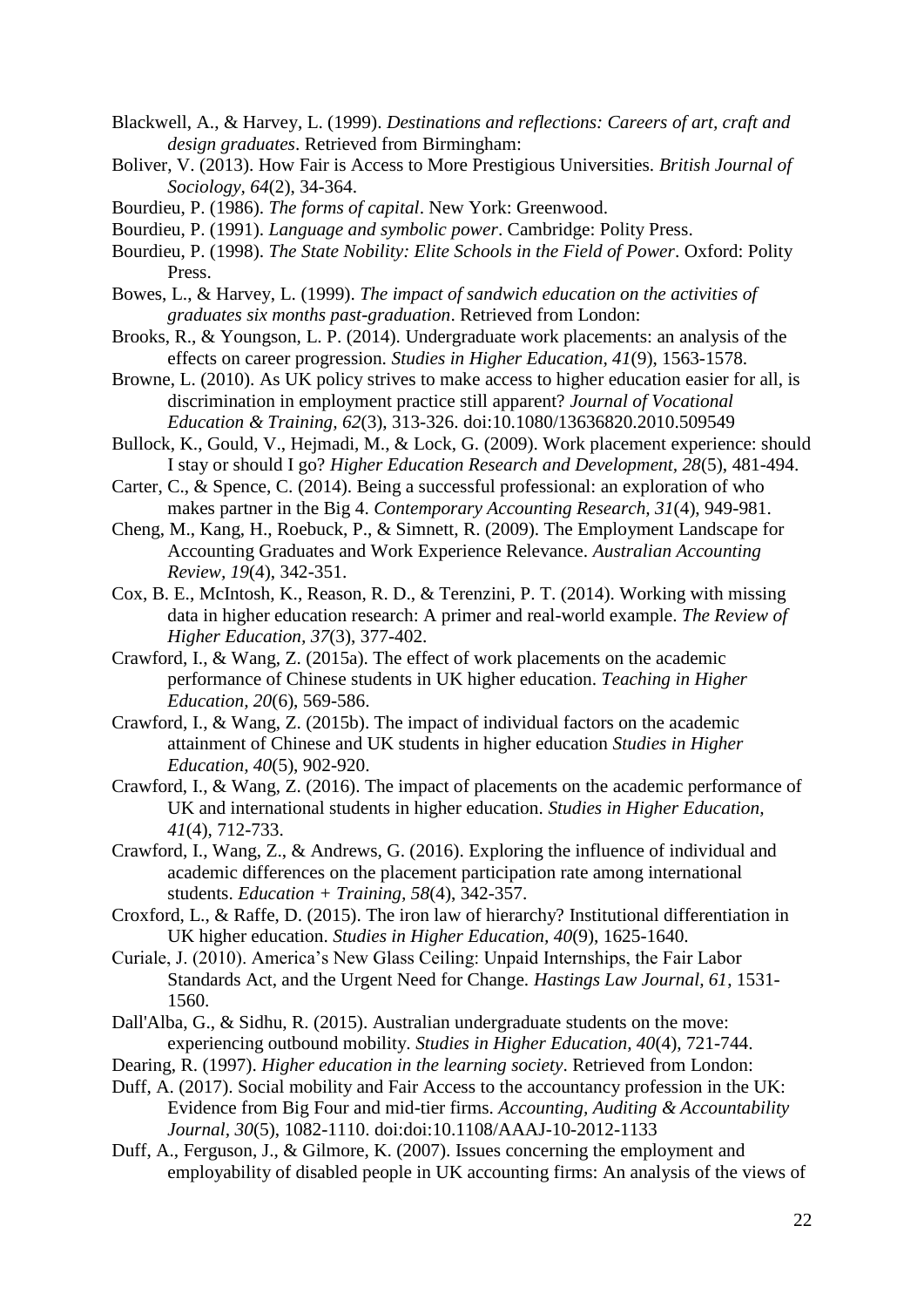human resource managers as employment gatekeepers. *British Accounting Review, 39*(1), 15-38.

- Duignan, J. (2003). Placement and adding value to the academic performance of undergraduates: Reconfiguring the architecture-An empirical investigation. *Journal of Vocational Education and Training, 55*(3), 335-350.
- Dunne, M., King, R., & Ahrens, J. (2014). Applying to higher education: comparisons of independent and state schools. *Studies in Higher Education, 39*(9), 1649-1667.
- Education for Engineering. E4E. (2011). *Sandwich courses in higher education: a report on current provision and analysis of barriers to increasing participation*. London: The Royal Academy of Engineering.
- Eisenhardt, K. M. (1989). Building theories from case study research. *Academy of Management Review, 14*(4), 532-550.
- Field, A. (2005). *Discovering statistics using SPSS* (Second ed.). London: SAGE Publications.
- Friedman, S., Laurison, S., & Miles, A. (2015). Breaking the 'class ceiling'? Social mobility into Britain's elite occupations. *The Sociological Review, 63*(2), 259-289.
- Gammie, E., & Kirkham, L. M. (2008). Breaking the link with a university education in the creation of a chartered accountant: the ICAS story. *British Accounting Review, 40*(4), 356-375.
- Gomez, S., Lush, D., & Clements, M. (2004). Work placements enhance the academic performance of bioscience undergraduates. *Journal of Vocational Education and Training, 56*(3), 373-386.
- Heath, A., & Brinbaum, Y. (2007). Explaining ethnic inequalities in educational attainment. *Ethnicities, 7*(2), 133-144.
- Helyer, R., & Lee, D. (2014). The role of work experience in the future employability of higher education graduates. *HIgher Education Quarterly, 68*(3), 348-372.
- High Fliers Research. HFR. (2013). *The Graduate Market in 2013*. London: High Fliers Research Limited.
- High Fliers Research. HFR. (2018). *The graduate market in 2018*. London: High Fliers Research Limited.
- Hoare, A., & Johnston, R. (2011). Widening participation through admissions policy a British case study of school and university performance. *Studies in Higher Education, 36*(1), 21-41. doi:10.1080/03075070903414297
- Iannelli, C., & Huang, J. (2013). Trends in participation and attainment of Chinese students in UK higher education. *Studies in Higher Education, 39*(5), 805-822.
- Jacobs, K. (2003). Class reproduction in professional recruitment: Examining the accounting profession. *Critical Perspectives on Accounting, 14*(5), 569-596.
- Jones, C. M., Green, J. P., & Higson, H. E. (2015). Do work placements improve final year academic performance or do high calibre students choose to do work placements? *Studies in Higher Education, 42*(6), 976-992.
- Kim, S. (2004a). Imperialism without empire: silence in contemporary accounting research on race/ethnicity. *Critical Perspectives on Accounting, 15*(1), 95-133.
- Kim, S. (2004b). Racialized gendering of the accounting profession: toward an understanding of Chinese women's experiences in accountancy in New Zealand. *Critical Perspectives on Accounting, 15*(3), 400-427.
- Kim, S. (2008). Whose voice is it anyway? Rethinking the oral history method in accounting research on race, ethnicity and gender. *Critical Perspectives on Accounting, 19*(8), 1346-1369.
- Kittelsen Røberg, K. I., & Helland, H. (2017). Do grades in higher education matter for labour market rewards? A multilevel analysis of all Norwegian graduates in the period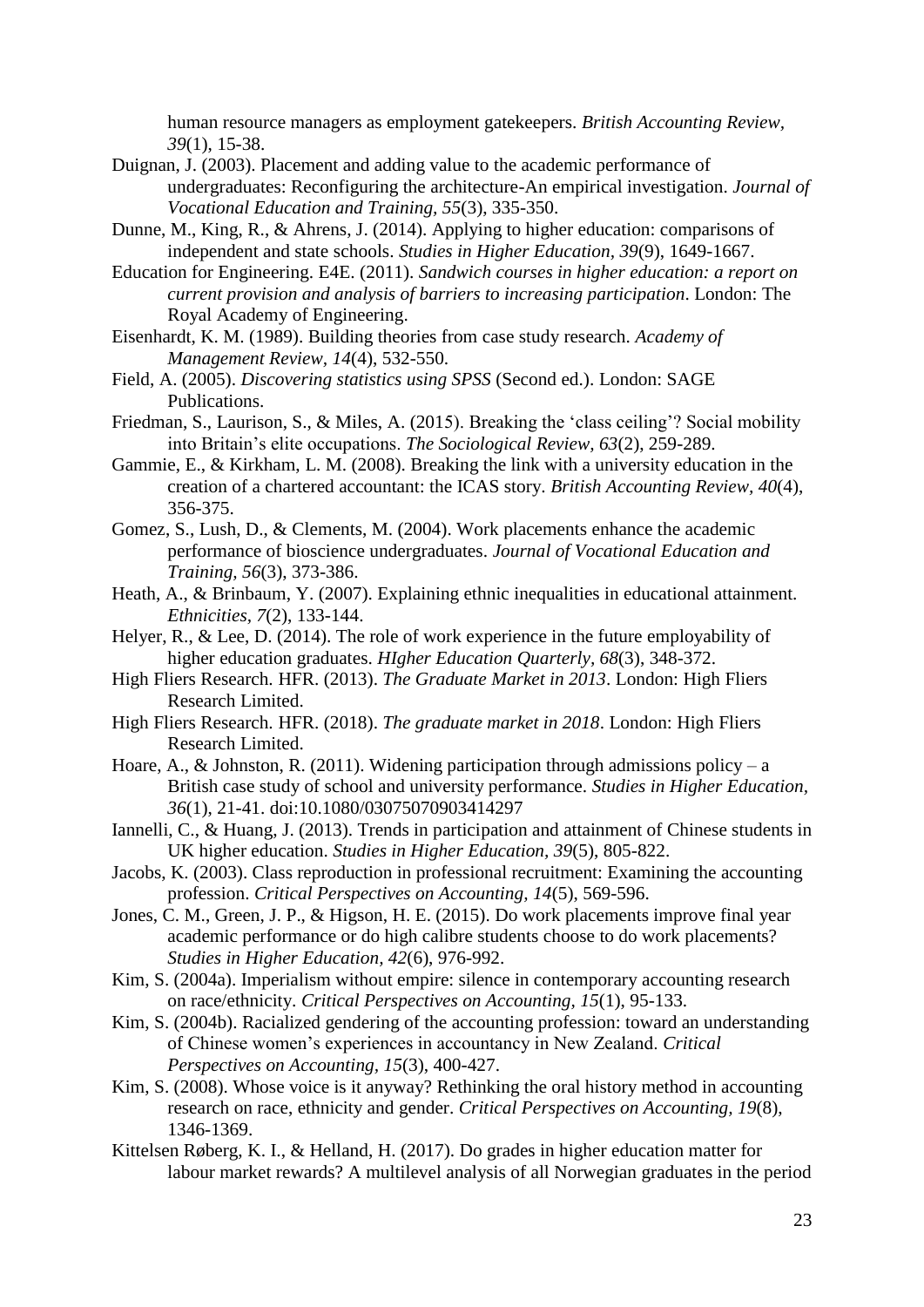1990–2006. *Journal of Education and Work, 30*(4), 383-402. doi:10.1080/13639080.2016.1187265

- Klein, M., & Weiss, F. (2011). Is forcing them worth the effort? Benefits of mandatory internships for graduates from diverse family backgrounds at labour market entry *Studies in Higher Education, 36*(8), 969-987.
- Knouse, S. B., & Fontenot, G. (2008). benefits of the business college internship: a research review. *Journal of Employment Counseling, 45*(2), 61-66. doi:10.1002/j.2161- 1920.2008.tb00045.x
- Knouse, S. B., Tanner, J. R., & Harris, E. W. (1999). The Relation of College Internships, College Performance, and Subsequent Job Opportunity. *Journal of Employment Counseling, 36*(1), 35-43. doi:10.1002/j.2161-1920.1999.tb01007.x

Kornberger, M., Carter, C., & Ross-Smith, A. (2010). Changing gender domination in a Big Four accounting firm: flexibility, performance and client service in practice *Accounting, Organizations and Society, 35*(8), 775-791.

Lehmann, W., & Taylor, A. (2015). On the role of habitus and field in apprenticeships. *Work, Employment and Society, 29*(4), 607-623.

Little, B., & Harvey, L. (2006). *Learning through work placements and beyond*. Retrieved from York:

Lucas, U., & Tan, L. P. (2013). Developing a capacity to engage in critical reflection: students' 'ways of knowing' within an undergraduate business and accounting programme. *Studies in Higher Education, 38*(1), 104-123.

Mandilaras, A. (2004). Industrial placement and degree performance: evidence from a British higher institution. *International Review of Economics Education, 3*(1), 39-51.

- Mansfield, R. (2011). The effect of placement experience upon final-year results for surveying degree programmes. *Studies in Higher Education, 36*(8), 939-952.
- Marginson, S. (2008). Global field and global imaging: Bourdieu and worldwide higher education. *British Journal of Sociology of Education, 29*(3), 303-315.

Mason, G., Williams, G., & Cranmer, S. (2009). Employability skills initiative in higher education: what effects do they have on graduate labour market outcomes? *Education Economics, 17*(1), 1-30.

McHugh, P. P. (2017). The impact of compensation, supervision and work design on internship efficacy: implications for educators, employers and prospective interns. *Journal of Education and Work, 30*(3), 367-382.

Morley, L., & Aynsley, S. (2007). Employers, quality and standards in higher education: shared values and vocabularies or elitism and inequalities? . *HIgher Education Quarterly, 61*(3), 229-249.

Morrison, J., Merrick, B., Higgs, S., & Metais, J. L. (2005). Researching the performance of international students in the UK. *Studies in Higher Education, 30*(3), 327-339.

Naidoo, R. (2004). Fields and institutional strategy: Bourdieu on the relationship between higher education, inequality and society. *British Journal of Sociology of Education, 25*(4), 457-471.

Naidoo, R., & Jamieson, I. M. (2006). Empowering participants or corroding learning? Towards a research agenda on the impact of consumerism in higher education. *Journal of Educational Policy, 20*(3), 267-281.

Naidoo, R., & Williams, J. (2014). The neoliberal regime in English higher education: charters, consumers and the erosion of the public good. *Critical Studies in Education, Forthcoming*, DOI: 10.1080/17508487.17502014.17939098.

Narayanan, K. V., Olk, M. P., & Fukami, V. C. (2010). Determinants of internship effectiveness: An exploratory model. *Academy of Management Learning & Education, 9*(1), 61-80.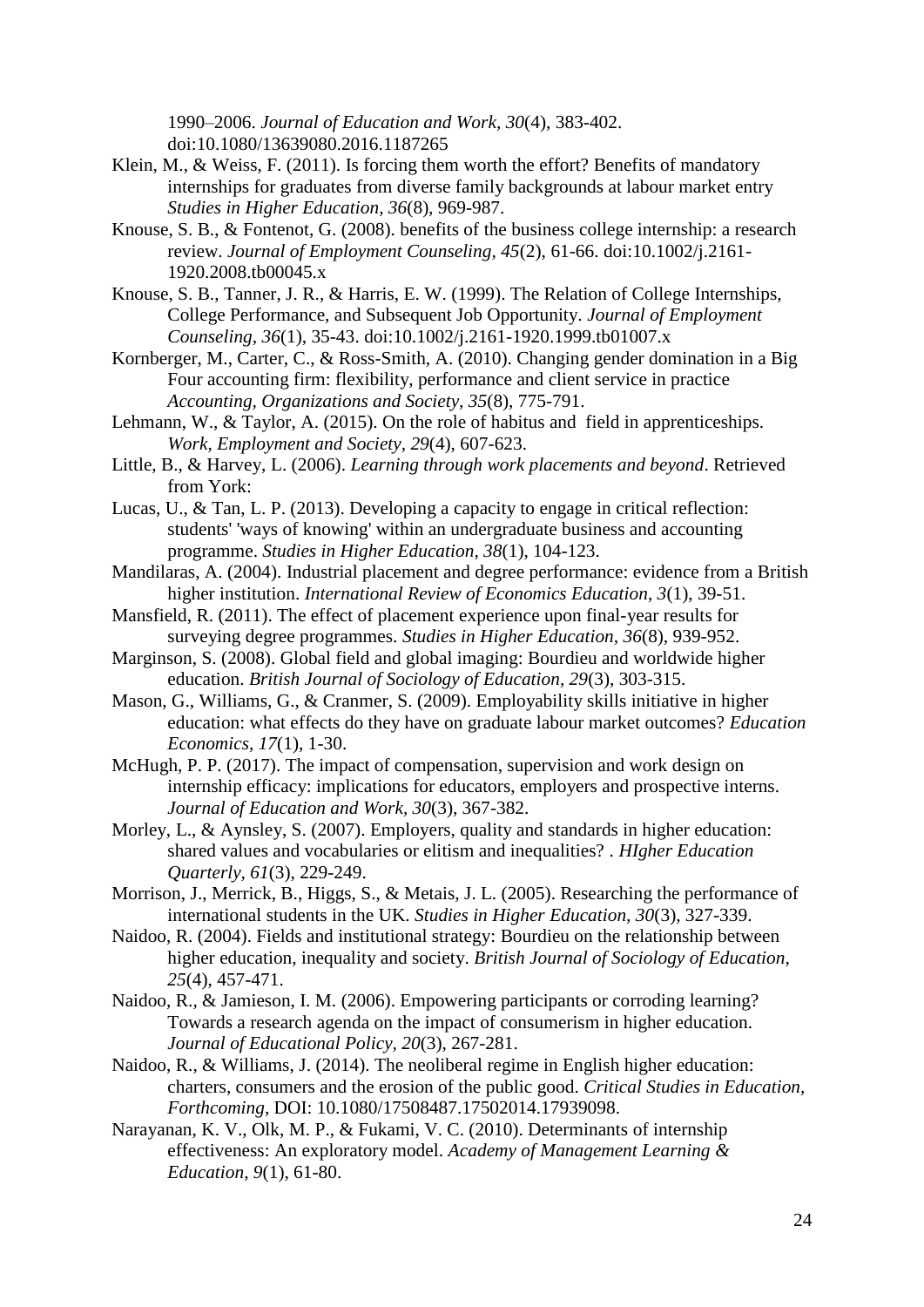- Office for National Statistics. ONS. (2005). *The National Statistics Socio-economic Classification-User Manual*. Basingstoke, Hampshire: Palgrave MacMillan.
- Office for National Statistics. ONS. (2010). Standard Occupational Classification (SOC) Hierarchy. London: Office for National Statistics. http://www.neighbourhood.statistics.gov.uk/HTMLDocs/dev3/ONS\_SOC\_hierarchy\_ view.html. Accessed May 16, 2016.
- Paisey, C., & Paisey, J. N. (2006). Cutting to the core? A reflection upon recent education policy debates within the Institute of Chartered Accountants in England and Wales. *British Accounting Review, 38*(1), 31-61.
- Rafferty, A. (2012). Ethnic penalties in graduate level over-education, unemployment and wages: evidence from Britain. *Work, Employment and Society, 26*(6), 987-1006.
- Reay, D. (2006). The zombie stalking English Schools: social calss and educational inquality. *British Journal of Educational Studies, 54*(3), 288-307.
- Reay, D., Crozier, G., & Clayton, J. (2010). Fitting in or standing out: working-class students in UK higher education. *British Educational Research Journal, 36*(1), 107-124.
- Reddy, P., & Moores, E. (2006). Measuring the benefits of a psychology placement year. *Assessment and Evaluation in Higher Education, 31*(5), 551-567.
- Reddy, P., & Moores, E. (2012). Placement year academic benefit revisited: effects of demographics, prior achievement and degree programme. *Teaching in Higher Education, 17*(2), 153-165.
- Riach, K., & Cutcher, L. (2014). Built to last: ageing, class and the masculine body in a UK hedge fund. *Work, Employment and Society, 28*(5), 771-787.
- Richardson, J. T. E. (1994). Mature students in higher education: I a literature survey on approaches to studying. *Studies in Higher Education, 19*(3), 309-325.
- Richardson, J. T. E. (2008). The attainment of ethnic minority students in UK higher education. *Studies in Higher Education, 33*(1), 33-48.
- Richardson, J. T. E. (2012). The attainment of White and ethnic minority students in distance education. *Assessment and Evaluation in Higher Education, 37*(4), 393-408.
- Richardson, J. T. E., & Woodley, A. (2003). Another look at the role of age, gender and subject as predicators of academic attainment in higher education. *Studies in Higher Education, 28*(4), 475-493.
- Rivera, A. L. (2011). Ivies, extracurricular, and exclusion: elite employers' use of educational credentials. *Research in Social Stratification and Mobility, 29*(1), 71-90.
- Roth, P. L., & Clarke, R. L. (1998). Meta-Analyzing the Relation between Grades and Salary. *Journal of Vocational Behavior, 53*(3), 386-400. doi:https://doi.org/10.1006/jvbe.1997.1621
- Schultz, T. W. (1961). Investment in human capital. *American Economic Review, 51*(1), 1-17.
- Siebert, S., & Wilson, F. (2013). All work and no pay: consequences of unpaid work in the creative industries. *Work, Employment and Society, 27*(4), 711-721. doi:10.1177/0950017012474708
- Sin, I. L. (2009). The aspiration for social distinction: Malaysian students in a British university. *Studies in Higher Education, 34*(3), 285-299.
- Sitzmann, T., Ely, K., Brown, K. G., & Bauer, K. N. (2010). Self-assessment of knowledge: a cognitive learning or affective measure? *Academy of Management Learning and Education, 9*(2), 169-191.
- Smith, J. (2008). *Mature learners: a synthesis of research*. Higher Education Academy Retrieved from www.heacademy.ac.uk/evidencenet.
- Spence, C., & Carter, C. (2014). An exploration of the professional habitus in the Big 4 accounting firms. *Work, Employment and Society, 28*(6), 949-962.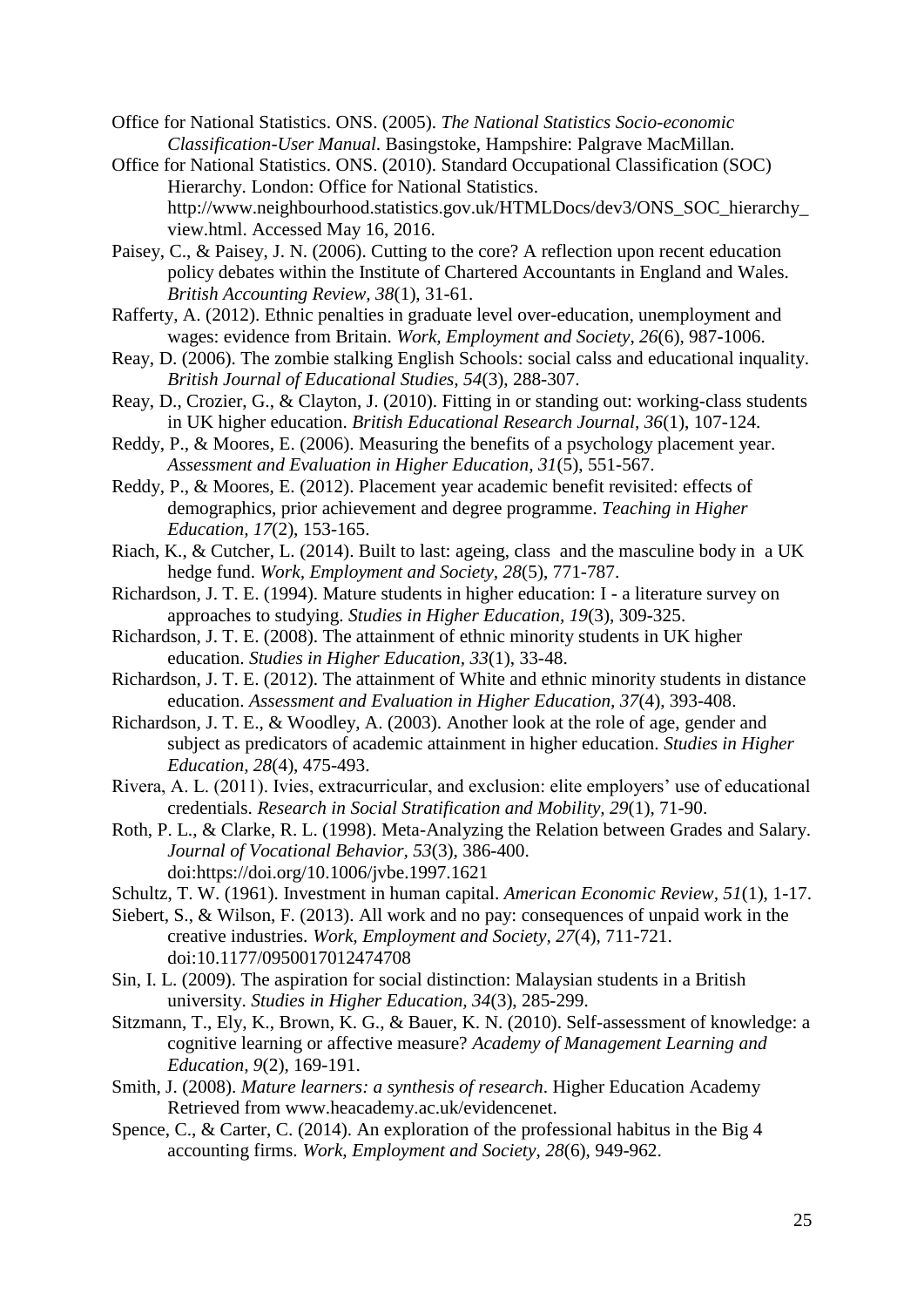- Spence, C., Dambrin, C., Carter, C., Husillos, J., & Archel, P. (2015). Global ends, local means: cross-national homogeneity in professional service firms. *Human Relations, 68*(2), 1-24.
- Sutton Trust. ST. (2009). *The Educational Backgrounds of Leading Lawyers, Journalists, Vice Chancellors, Politicians, Medics and Chief Executives*. London: The Sutton Trust.
- Surridge, I. (2009). Accounting and finance degrees: Is the academic performance of placement students better? . *Accounting Education, 18*(4-5), 471-485.
- Thiele, T., Singleton, A., Pope, D., & Stanistreet, D. (2016). Predicting students' academic performance based on school and socio-demographic characteristics. *Studies in Higher Education, 41*(8), 1424-1446. doi:10.1080/03075079.2014.974528
- Tholen, G., Brown, P., Power, S., & Allouch, A. (2013). The role of networks and connections in educational elites' labour market entrance. *Research in Social Stratification and Mobility, 34*, 142-154.
- Tibby, M. (2012). *Employer and student perspective of employability* Retrieved from York:
- Tsang, M. C., & Levin, H. M. (1985). The economics of overeducation. *Economics of Education Review, 4*(2), 93-104.
- van de Werfhorst, H. G. (2011). Skill and education effects on earnings in 18 Countries: The role of national educational institutions. *Social Science Research, 40*(4), 1078-1090. doi:https://doi.org/10.1016/j.ssresearch.2011.03.004
- Varela, E. O., & Gatlin-Watts, R. (2014). The development of the global manager: an empirical study on the role of academic international sojourns. *Academy of Management Learning & Education, 13*(2), 187-207.
- Wakeling, P., & Savage, M. (2015). Entry to elite positions and the stratification of higher education in Britain. *The Sociological Review, 63*(2), 293-320.
- Watson, J. (2013). Profitable portfolios: capital that counts in higher education. *British Journal of Sociology of Education, 34*(3), 412-430.
- Weiss, F., Klein, M., & Grauenhorst, T. (2014). The effects of work experience during higher education on labour market entry: learning by doing or an entry ticket? *Work, Employment and Society, 28*(5), 788-807.

Wilson, T. (2012). *A review of business–university Collaboration*. Retrieved from London:

- Wilton, N. (2011). Do employability skills really matter in the UK graduate labour market? The case of business and management graduates. *Work, Employment and Society, 25*(1), 85-100.
- Wilton, N. (2012). The impact of work placements on skills development and labour market outcomes for business and management graduates. *Studies in Higher Education, 37*(5), 603-620.
- Zhao, H., & Liden, C. R. (2010). Internship: a recruitment and selection perspective. *Journal of Applied Psychology, 96*(1), 221-229.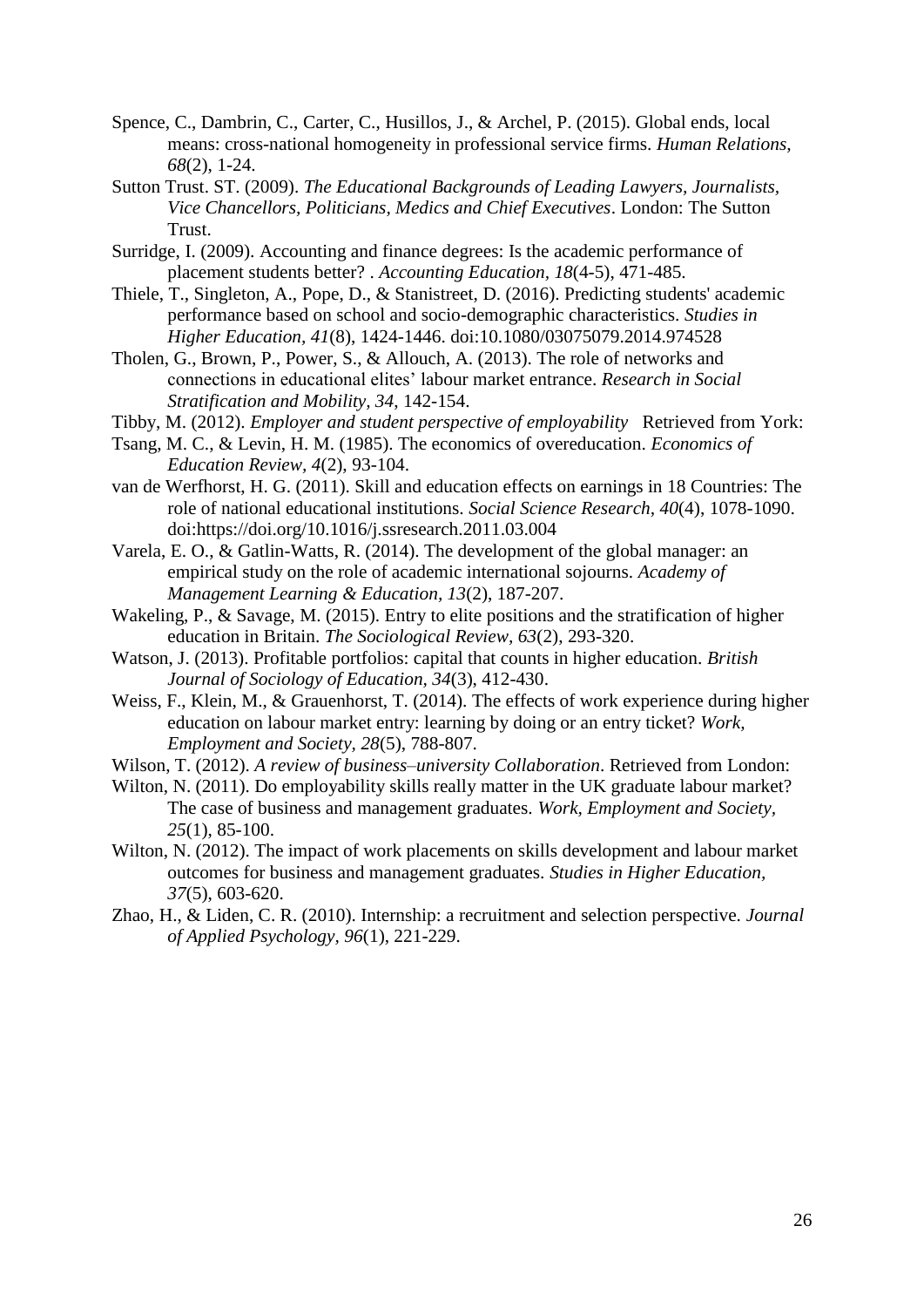Table 1

Descriptive statistics of sample students by placement experience, socioeconomic status, gender, age and ethnicity

| <b>NS-SEC</b> categories                                | <b>Placement</b> | Percent | Non-placement Percent |     |                  | <b>Total Percent</b> |
|---------------------------------------------------------|------------------|---------|-----------------------|-----|------------------|----------------------|
| NS-SEC1: Higher managerial and professional occupations | 57               | 74%     | 20                    | 26% | 77               | 33%                  |
| NS-SEC2: Lower managerial and professional occupations  | 46               | 73%     | 17                    | 27% | 63               | 27%                  |
| NS-SEC3: Intermediate occupations                       | 9                | 56%     | 7                     | 44% | 16               | 7%                   |
| NS-SEC4: Small employers and own account workers        | 10               | 67%     | 5                     | 33% | 15               | 6%                   |
| NS-SEC5: Lower supervisory and technical occupations    | 6                | 86%     | $\mathbf{1}$          | 14% | 7                | 3%                   |
| NS-SEC6: Semi-routine occupations                       | 8                | 57%     | 6                     | 43% | 14               | 6%                   |
| NS-SEC7: Routine occupations                            |                  | 25%     | 3                     | 75% | 4                | 1%                   |
| NS-SEC8: Never worked and long-term unemployed          | $\overline{0}$   | 0%      | $\boldsymbol{0}$      | 0%  | $\boldsymbol{0}$ | 0%                   |
| 9: Not reported                                         | 20               | 51%     | 19                    | 49% | 39               | 17%                  |
| <b>Ethnicity</b>                                        |                  |         |                       |     |                  |                      |
| White                                                   | 126              | 72%     | 49                    | 28% | 175              | 74%                  |
| Non-white                                               | 25               | 53%     | 22                    | 47% | 47               | 20%                  |
| Not reported                                            | 6                | 46%     | 7                     | 54% | 13               | 6%                   |
| <b>Entry age</b>                                        |                  |         |                       |     |                  |                      |
| 18                                                      | 65               | 74%     | 23                    | 26% | 88               | 38%                  |
| 19                                                      | 78               | 63%     | 45                    | 37% | 123              | 52%                  |
| 20                                                      | 12               | 67%     | 6                     | 33% | 18               | 8%                   |
| 21                                                      | 1                | 33%     | $\overline{2}$        | 67% | 3                | 1%                   |
| 22                                                      |                  | 33%     | $\overline{2}$        | 67% | 3                | 1%                   |
| Gender                                                  |                  |         |                       |     |                  |                      |
| Females                                                 | 67               | 66%     | 34                    | 34% | 101              | 43%                  |
| Males                                                   | 90               | 67%     | 44                    | 33% | 134              | 57%                  |
| <b>Total</b>                                            | 157              | 66%     | 78                    | 34% | 235              | 100%                 |

Notes: Percent for placement and non-placement is computed by using the total number of students for each category. The percent in the final column is based on the total number of 235 students.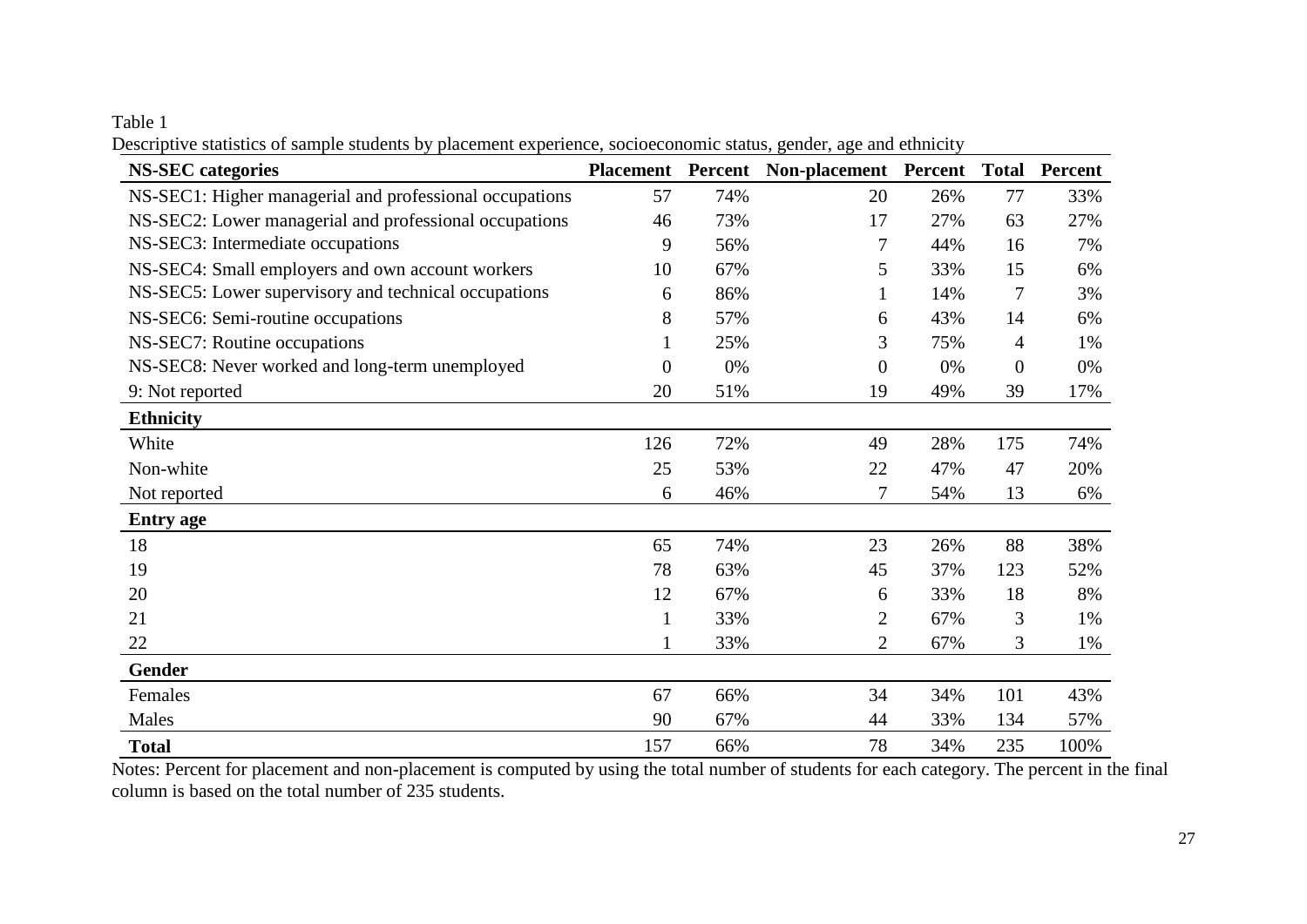|                        |           |         |                |         | <b>Placement salaries</b> |                |           |         |              |         |
|------------------------|-----------|---------|----------------|---------|---------------------------|----------------|-----------|---------|--------------|---------|
| <b>SEC</b>             | Over £30K | Percent | $25-30K$       | Percent | 20-24,999K                | <b>Percent</b> | below 20K | Percent | <b>Total</b> | Percent |
| NS-SEC1                | 8         | 44%     | 6              | 55%     | 20                        | 53%            | 22        | 32%     | 56           | 41%     |
| NS-SEC <sub>2</sub>    | 5         | 28%     | $\overline{2}$ | 18%     | 11                        | 29%            | 27        | 40%     | 45           | 33%     |
| NS-SEC3, 4, 5, 6 and 7 | 5         | 28%     | 3              | 27%     |                           | 18%            | 19        | 28%     | 34           | 25%     |
| <b>Ethnicity</b>       |           |         |                |         |                           |                |           |         |              |         |
| White                  | 15        | 83%     | 9              | 82%     | 36                        | 95%            | 56        | 82%     | 116          | 86%     |
| Non-white              | 3         | 17%     | $\overline{2}$ | 18%     | 2                         | 5%             | 12        | 18%     | 19           | 14%     |
| <b>Entry age</b>       |           |         |                |         |                           |                |           |         |              |         |
| 18                     | 11        | 61%     | 7              | 64%     | 16                        | 42%            | 22        | 32%     | 56           | 41%     |
| 19                     | 6         | 33%     | 3              | 27%     | 18                        | 47%            | 41        | 60%     | 68           | 50%     |
| Others (20, 21 and 22) |           | 6%      |                | 9%      | 4                         | 11%            | 5         | 7%      | 11           | 8%      |
| <b>Gender</b>          |           |         |                |         |                           |                |           |         |              |         |
| Females                | 4         | 22%     | $\overline{2}$ | 18%     | 20                        | 53%            | 28        | 41%     | 54           | 40%     |
| Males                  | 14        | 78%     | 9              | 82%     | 18                        | 47%            | 40        | 59%     | 81           | 60%     |
| <b>Total</b>           | 18        | 100%    | 11             | 100%    | 38                        | 100%           | 68        | 100%    | 135          | 100%    |

Table 2 Descriptive statistics of placement students by salary, socioeconomic status, gender, age and ethnicity

Notes: This table includes all placements students who do not have missing data points such as age, gender, social class and ethnicity. In total, 135 placement students having all relevant data points. NS-SEC 1: higher managerial and professional (large employers and higher managerial and profession occupations); NS-SEC 2: Lower managerial and professional occupations; NS-SEC 3: intermediate occupations; NS-SEC 4: small employers and own account workers; NS-SEC 5: lower supervisory and technical occupations; NS-SEC 6: semi-routine occupations and NS-SEC 7: routine occupations. Percent is computed by using the total number of placement students in each salary category.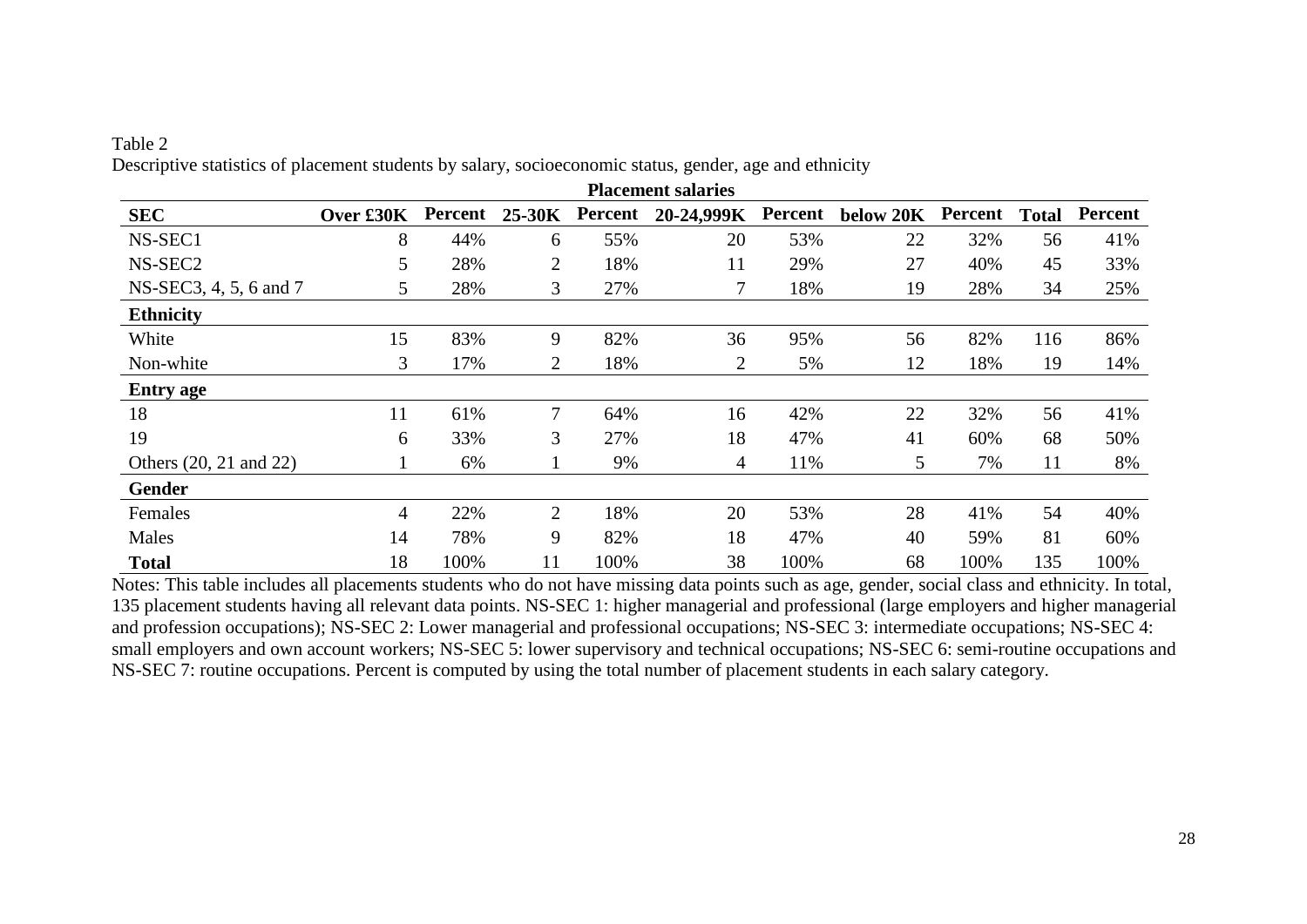|                     | Dependent variable = $PLAC$ |
|---------------------|-----------------------------|
| Constant            |                             |
| B                   | $-6.80$                     |
| Exp(B)              | $0.00***$                   |
| P value             | 0.00                        |
| Age1                |                             |
| B                   | 0.40                        |
| Exp(B)              | 1.49                        |
| P value             | 0.52                        |
| Age2                |                             |
| B                   | 0.13                        |
| Exp(B)              | 1.14                        |
| $P$ value           | 0.83                        |
| SEC1                |                             |
| B                   | 0.70                        |
| Exp(B)              | 2.02                        |
| P value             | 0.09                        |
| SEC <sub>2</sub>    |                             |
| B                   | 0.62                        |
| Exp(B)              | 1.86                        |
| P value             | 0.14                        |
| Gender              |                             |
| B                   | 0.49                        |
| Exp(B)              | 1.63                        |
| P value             | 0.16                        |
| White               |                             |
| B                   | 0.76                        |
| Exp(B)              | 2.13                        |
| Sig (p-value)       | 0.07                        |
| Y1 Ave              |                             |
| B                   | 0.10                        |
| Exp(B)              | $1.10***$                   |
| $P$ value           | 0.00                        |
| Nagelkerke R Square | 0.17                        |
| Chi-Square          | 25.33***                    |
| $P$ value           | 0.00                        |
| No. Students        | 194                         |

Table 3 Results of a binary regression

Notes: This table includes all sample students who do not have missing data points such as age, gender, social class and ethnicity. In total, 194 placement and non-placement students having all relevant data points.

The dependent variable takes 1 if a student undertakes a placement and zero otherwise. Age1 is equal to 1 if a student is aged 18 on entry and zero otherwise. Age2 takes 1 if a student is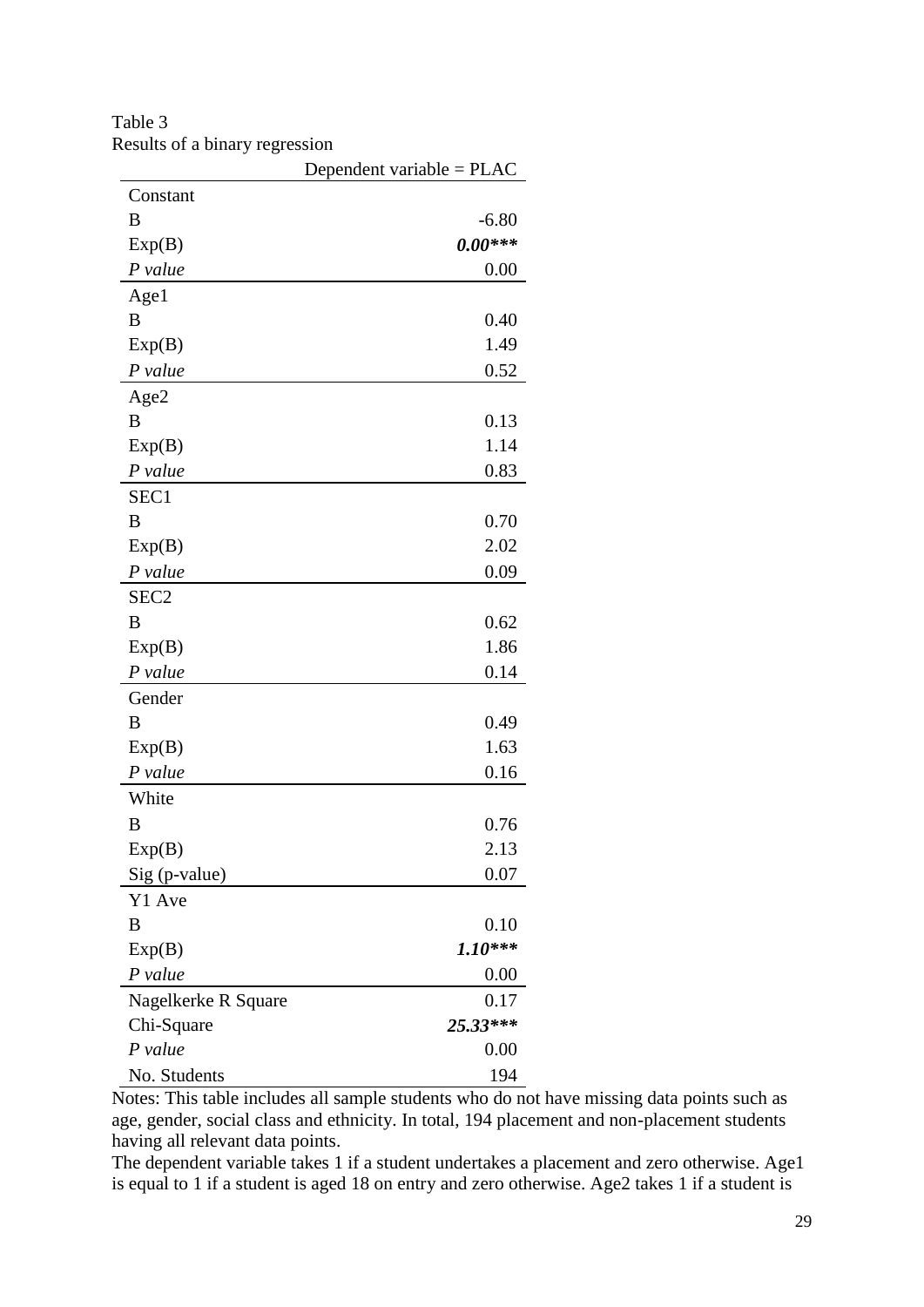aged 19 on entry and zero otherwise. NS-SEC1 is equal to 1 if a student has a parent in higher managerial class and zero otherwise. NS-SEC2 takes 1 if a student has a parent in lower managerial class and zero otherwise. Y1 Ave represents the grade average gained in the first year in university.

\*\*\* and \*\* Significant at 1% and 5% levels, respectively.